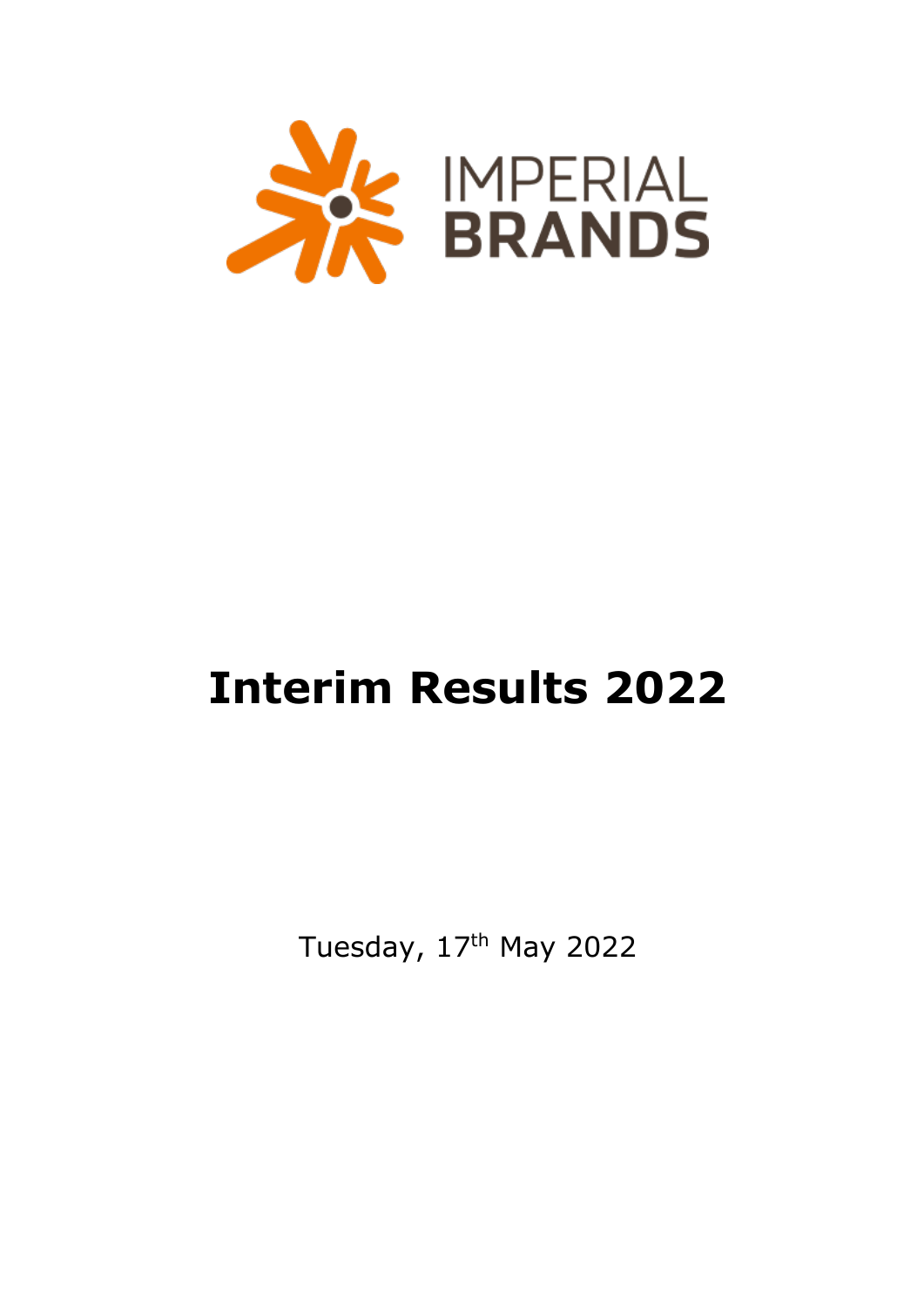# **Results Overview**

Stefan Bomhard *Chief Executive Officer, Imperial Brands Plc*

## **Welcome Address**

Well, good morning to everyone here, and welcome to our half-year results presentation. And thank you to all of you, who have come to join us here in London. It's great to see you. But I also want to say a warm welcome to all of you are watching this presentation online.

I will just draw your attention to the disclaimer, before I introduce you to the rest of the team and outline the agenda for the day.

# **Agenda**

Now, I'm with our Chief Financial Officer Lukas Paravicini and Peter Durman, Head of Investor Relations. I will give you some introductory remarks about how we are successfully implementing our strategy. Lukas will follow with an explanation of how our strategy is translating into positive financial outcomes. I will then return with some further colour on how we are delivering in our key markets and categories.

And finally as usual, we'll have plenty of time for questions and answers.

# **Good Progress In line with Five-Year Plan**

# *Delivering on your strategic priorities*

I am pleased to report that our five-year plan to transform Imperial is fully on track – and our results today demonstrate this good progress. The key headlines are these:

One. Our targeted investments have driven improved aggregate market share in our top-five markets. This is another important piece of evidence confirming that we have now stabilised our core combustible business, following a long-period of relative decline.

Two. Positive consumer reaction to our recent NGP trials has strengthened our confidence in our NGP strategy and enabled us to move to a broader roll-out of our new propositions.

Three. Strong cash generation is delivering further deleverage.

And four. While the future is always inherently uncertain, we remain on track to deliver fullyear results in line with our previous guidance.

#### **Strengthening the Business**

#### *Good progress delivering on our objectives*

Our strong performance in the first half of the year and our confidence about the future are both a consequence of the way our people are delivering on our strategy which we launched in January 2021.

This strategy was built around the six concepts contained in our strategy wheel, which will hopefully be familiar to many of you by now. What started life as a set of abstract propositions has – a year and a half later – developed into concrete capabilities, new teams with new skills, new ways of working – and positive financial outcomes. Let's look first at the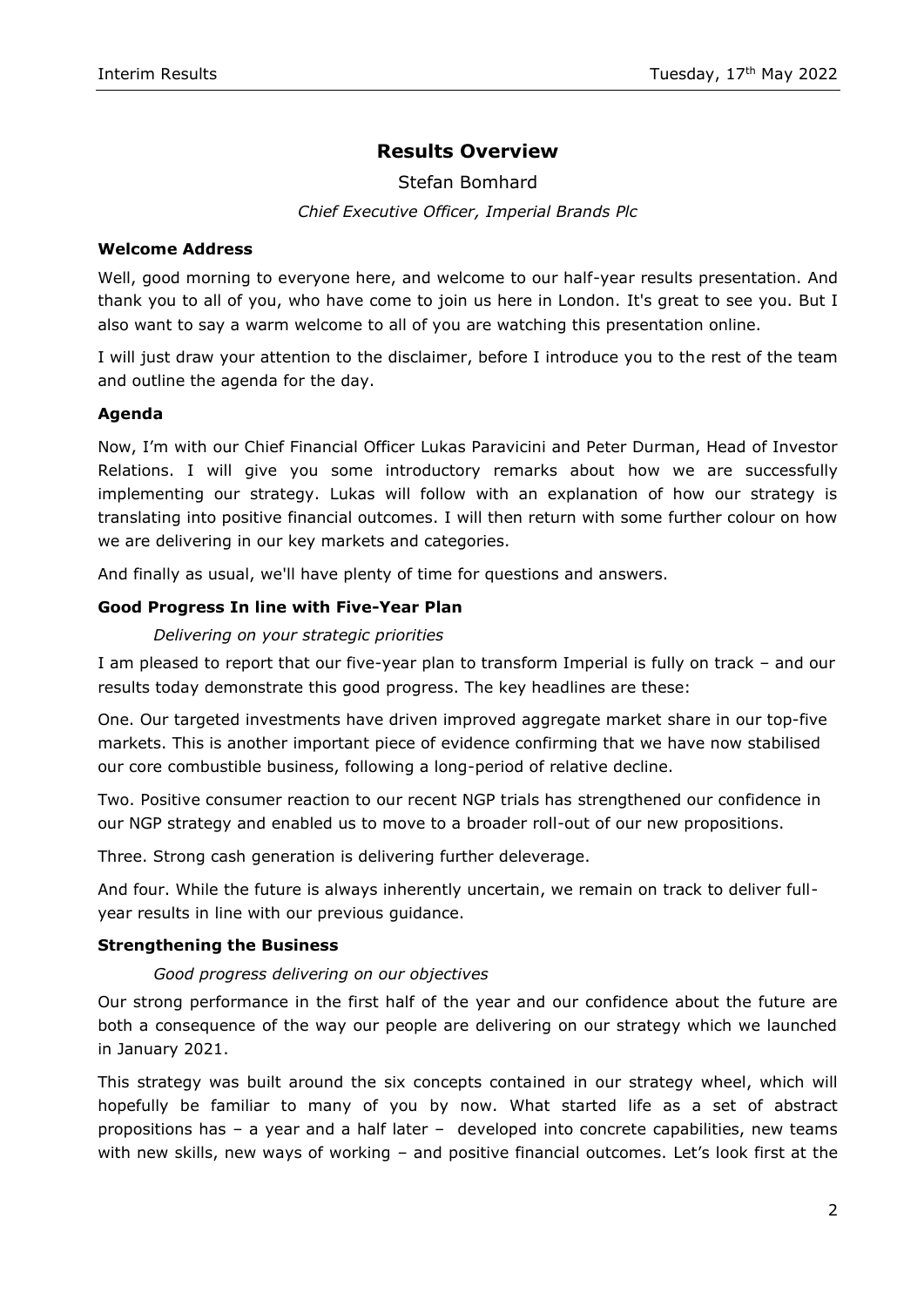progress we have made in building our strategic enablers – the essential foundations or building blocks of future success.

We said we would put consumers at the centre of our business. I can report today that we have completed all senior hires for our new Group Consumer Office. This team, working with partners inside and outside the company, has already built a pipeline of innovation. And the first output of this pipeline is our all new blu vape device, which is now being piloted.

We said we would build a performance-based culture. Since we launched our new behaviours last year, we have put our first 400 senior leaders through a fifteen-hour training programme to help them use these behaviours in their day-to-day working lives. While culture is hard to measure objectively, during my recent visits to our businesses I have felt a step change in the quality of collaboration, accountability and long-term planning.

We said we would create a simpler and more efficient business. The actions we have already taken will deliver £90m of savings by the end of this year. At the same time we're building an operating model better aligned to delivering our new strategy.

These strong foundations are supporting the successful delivery of our strategic pillars. Taken together these three pillars are all about focus – something which is absolutely essential for a company like ours, which is the smallest of the global tobacco businesses. We are focused on the top five combustible markets which account for 70 per cent of our operating profit. We are focused on building a targeted, yet material NGP business. We do not seek to be in every category in every market. And our third pillar – driving value from our broader portfolio – is also about focus: we are focusing finite resources and management time on the key market portfolios which can make meaningful contributions to Group revenues and profits.

#### **On Track with Our Five-Year Transformation**

#### *Completing our two-year strengthening phase*

Now, The five-year strategy is designed to build a more sustainable Imperial capable of growth year in, year out.

We divided these five years into two distinct periods: a two-year strengthening phase where we build the foundations for future success, followed by a three-year acceleration phase where shareholders can expect to see improved returns.

We are now 18 months into that first two-year strengthening phase. And we are exactly where we hoped we would be at this time. Looking at this timeline, you can see the inputs along the bottom line, including: the creation of a new senior leadership team, a new purpose & vision, and a refreshed approach to ESG.

And along the top line you can see the tangible outputs: including the stabilisation of the core and the complete rebooting of our NGP operations. A big achievement that is down to the energy and focus of our unique team of people: a blend of newcomers bringing fresh perspectives and long-servers with deep tobacco knowledge.

What's even more pleasing is that while delivering our long-term strategy, our teams have also responded nimbly to unexpected events. As we announced last month, we have now delivered on our commitment to exit Russia swiftly. Meanwhile we have executed a significant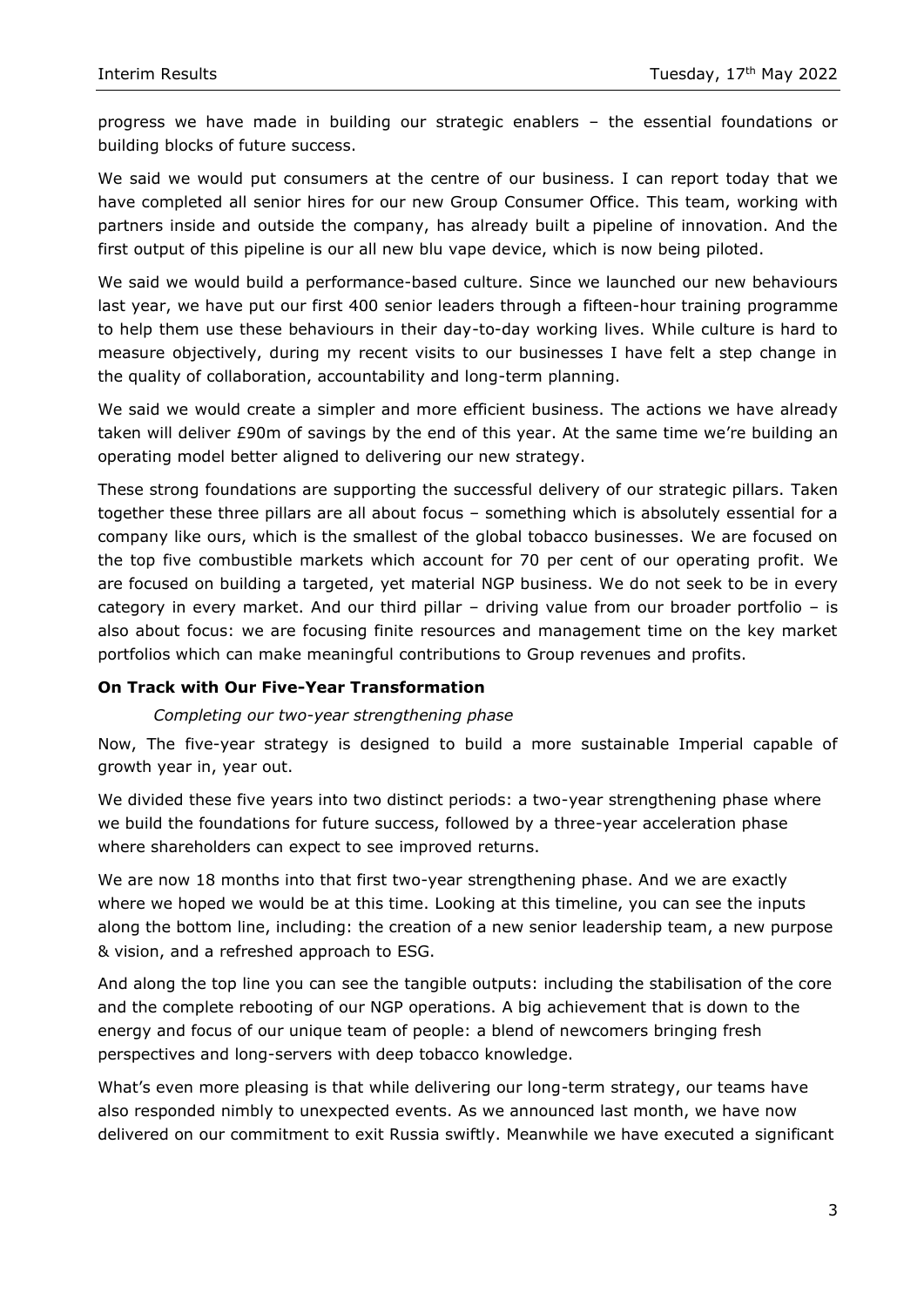operation to safeguard our 600 Ukrainian colleagues and their families. And that great work, of course, is continuing.

# **Stabilising our Priority Market Share**

#### *Targeted investment strengthening our share of market*

Within the five-year strategy, our most important early goal was the stabilisation of our core combustible business. In our minds, this was important if we were to build a solid platform from which to grow.

Over many years, Imperial had been the industry's largest donor of market share in our priority markets. That clearly was not sustainable. Today we can report a 25-basis point improvement in aggregate market share for our top-five markets. This is the third consecutive half-year period when we have posted stable or positive share numbers – another important piece of data pointing to the strengthening of the combustibles business.

As a reminder, we manage these five markets as a portfolio. In any given period, we expect to see some markets moving ahead in share terms with others facing temporary declines. During this half-year we grew share in the US, UK and Australia, which more than offset declines in Germany and Spain.

The US delivered a strong underlying performance and the team achieved an additional uplift by capturing some of the share made available by KT&G's exit from the market. This was a really agile operation by our sales and marketing teams and we estimate it added 20 basis points of share to the US performance. Our recently expanded sales force under the new strategy was a key enabler in delivering this. It was a one-off opportunity and therefore we expect share momentum to moderate in the second half.

As we have previously signalled, in Germany our initiatives are taking longer to take effect than in other markets. This aggregate market share progress was again achieved while maintaining strong pricing discipline against a tough environment, particularly in the first quarter.

Then, we faced the final drag of the Australian duty changes. And there was the inevitable product mix impact caused by the KT&G share gains in the US. The environment improved in the second quarter, with price increases achieved in all our key markets, including Spain, where there had been no increase for several years.

I am pleased with where we are on share. While there is always more to do, we have again achieved our objective of holding our share in these markets, with a little bit of outperformance.

### **Understanding Consumer Dynamics**

#### *Actively managing the business to meet evolving consumer needs*

Before I hand over to Lukas, I want to take a step back and look at the environment through the eyes of our consumers – and outline how we are actively managing the business to align with their evolving behaviours and needs. There are three trends I want to highlight:

First, as lockdown restrictions ease, consumers are back on the move and buying habits are returning to pre-pandemic patterns. Market volumes are weakening in Northern Europe and strengthening in travel and tourist destinations. And we are working with our retailers to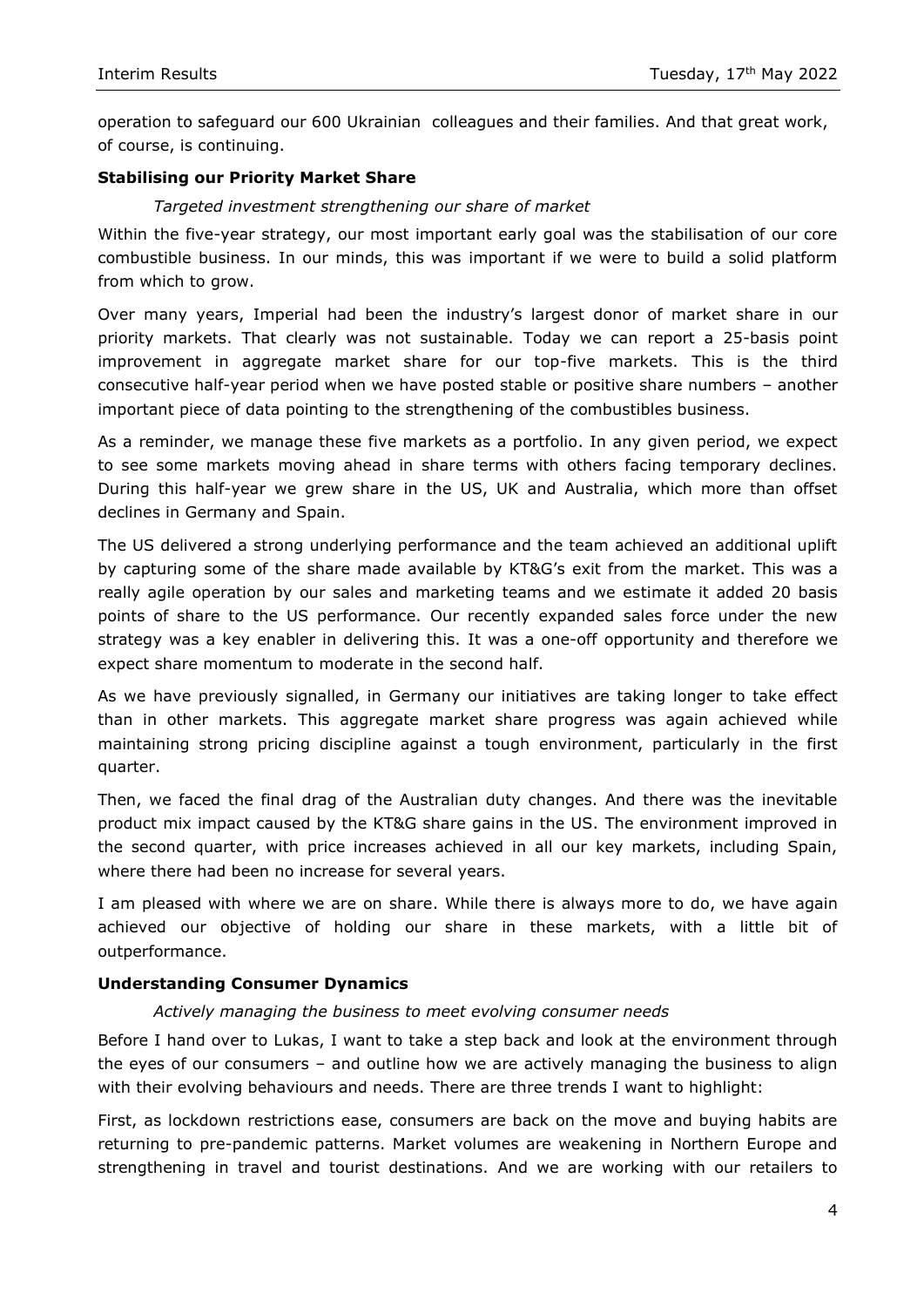make sure these travellers, when they get to their destinations, can easily find the brands and the formats they expect. Only yesterday I was in Luxembourg where I met our team and it was great to understand how they have geared up to meet shifting consumer needs from neighbouring countries.

Second, we are all aware of the high levels of inflation – and the potential impact on consumer spending. This trend is still at an early stage as the full effects have yet to be felt in people's wallets. While the future impact of this trend is uncertain, what reassures me is this: Across all our major markets we have been actively managing our portfolios of brands to ensure that we have quality products available at whatever price point consumers ultimately choose. And we will continue to adapt our offerings.

Third, consumers continue to seek products which bring them relaxation and pleasure while reducing the risk to their health. This is a long-term trend – less of a sprint, more of a marathon. And, as I will discuss in more detail shortly, we are committed to playing our part by building a sustainable NGP business led by consumer insights.

I will now hand over to Lukas to take you through the financials. Thank you.

# **Financial Review**

Lukas Paravicini *Chief Financial Officer, Imperial Brands Plc*

#### **Delivering Against Our Plan**

#### *Initiatives to strengthen the business on track ahead of phase 2*

Thank you, Stefan, and good morning to all of you. When we reported our results for the 2021 full year, we were able to show for the first time in many years, positive trajectory for each of the key metrics on our financial dashboard. Six months on, I can again report that all the lights are green and all the arrows are pointing in the right direction.

Stefan said we are exactly where we expected to be at this stage in our strategy in terms of operational delivery – and the same is true about financial outcomes.

Our earnings per share growth exceeded expectations. This was driven by our increased operating profit, together with lower finance costs due to an early repayment of debt last year and a lower than expected tax rate. I will give more detail on this later.

Our focus on cash generation supported the delivery of  $E336m$  of free cash flow in the seasonally weaker first half of the year. This enabled us to achieve a year-on-year improvement in our leverage to 2.4 times. Capital allocation remains a key value lever and we are making good progress in reducing debt towards the lower end of our target gearing range.

#### **COVID-19 Market Trends Beginning to Unwind**

#### *Reverting as expected to historical trends*

As Stefan signalled… the removal of COVID-19 restrictions is leading to market volumes reverting to their historical trends. As expected, year-on-year percentage changes are being magnified by the strong growth recorded in the comparator periods. In the US, market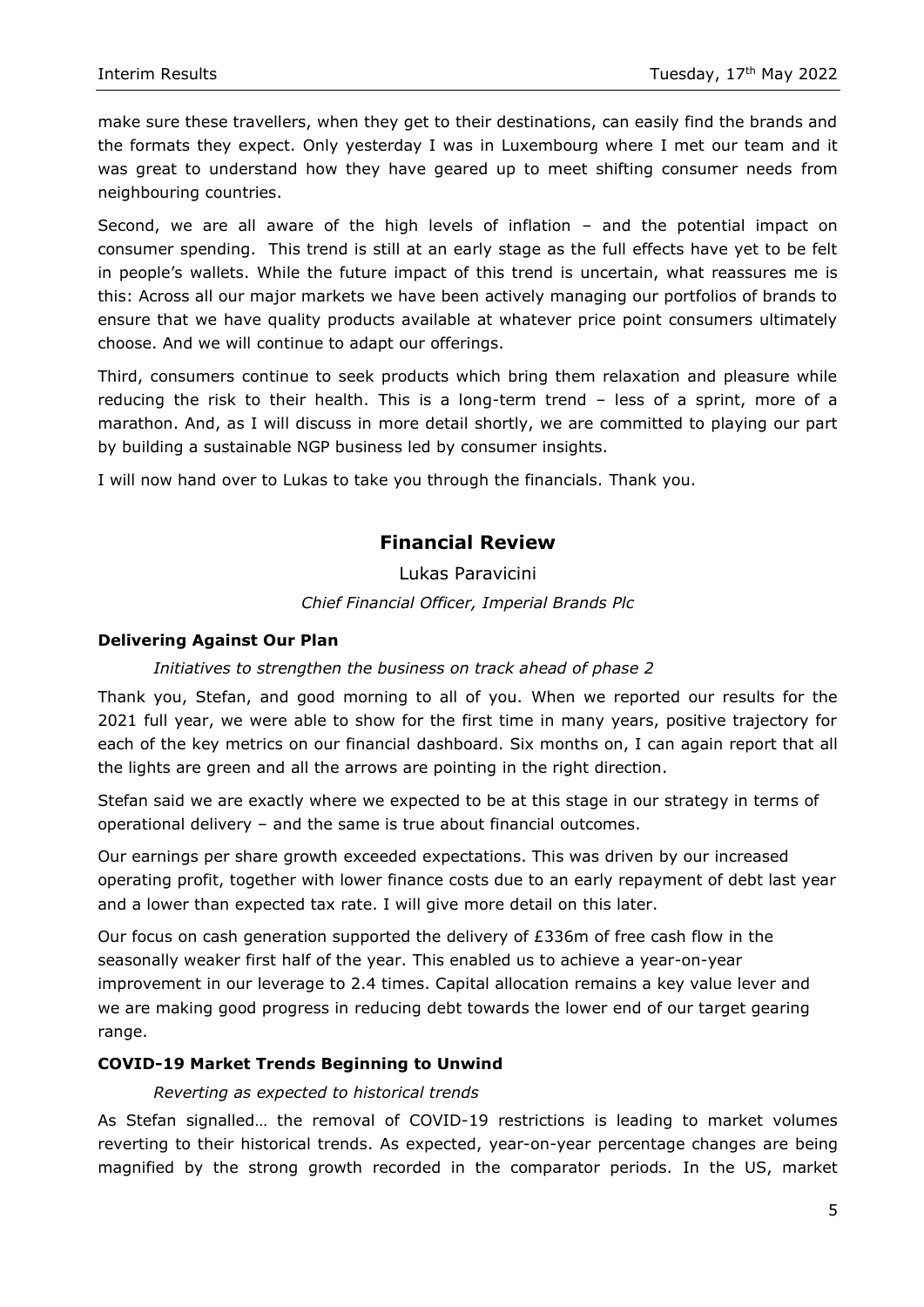declines have been impacted by the removal of temporary fiscal stimulus payments as well as consumers having fewer opportunities to smoke now they have returned to their work place.

With open borders and a relaxation of travel restrictions, consumers in Germany and the UK are beginning to travel again and taking advantage of lower pricing in destination markets. This is more advanced in Germany, with travel into markets such as Poland weighing on German market size.

On the positive side, we are now seeing growth in traditional tourist markets such as Spain, the Canary Islands and in Global Duty Free.

#### **Net Revenue Growth Driven by NGP**

#### *Tobacco price mix offsets volume declines, strengthens in Q2*

Overall, net revenue grew by 0.3 per cent at constant currency. Volumes remained strong relative to historical trends, with tobacco volumes declining only 0.7 per cent, due to strong performance in the US, the Middle East and Australia which we will come onto in a moment.

As Stefan touched on earlier, price mix, though positive, was lower than historical trends due to price phasing and product and market mix. We had a good performance from our NGP portfolio, making strong progress across all categories.

# **Performance Driven by Americas and AAA**

# *Strong volume performance in Americas and AAA*

Breaking down these drivers in a little more detail, we can see that the strong volume growth in the Americas and Triple-A was offset by weaker growth in Europe, though overall volume declines remain better than the historical trend. In the US, volumes grew as we achieved market share gains in a declining market and wholesalers pulled forward purchases ahead of price increases.

Triple-A volumes benefited from the unwind of COVID-related travel restrictions. Tobacco net revenue was strong in the Americas and Triple-A regions, balancing out weaker performance in Europe. We achieved positive price mix in Triple-A, whereas price mix in Europe was affected by the timing of price increases… Strong pricing in the Americas was offset by faster growth in the lower priced deep discount segments, which affected our product mix. As a result, price mix was relatively weak in the first quarter but improved markedly in the second quarter as we achieved price increases in our key markets. Price increases taken in the first half will support improved price mix in the second half of the year.

Our NGP portfolio has performed well with NGP net revenue up 8.7 per cent at constant currency. This reflects a strong performance in Europe across heated tobacco, modern oral and vapour. This more than offset the decline in the Americas, where the continued competitive environment in vaping is leading to greater discounting in the category.

#### **Delivering Adjusted Profit Growth**

# *Continued Investment in foundation building*

Adjusted operating profit grew by 2.9 per cent at constant currency, with our performance impacted by four main areas. We benefited from the non-repeat of the litigation settlement in Minnesota and Texas in the prior period.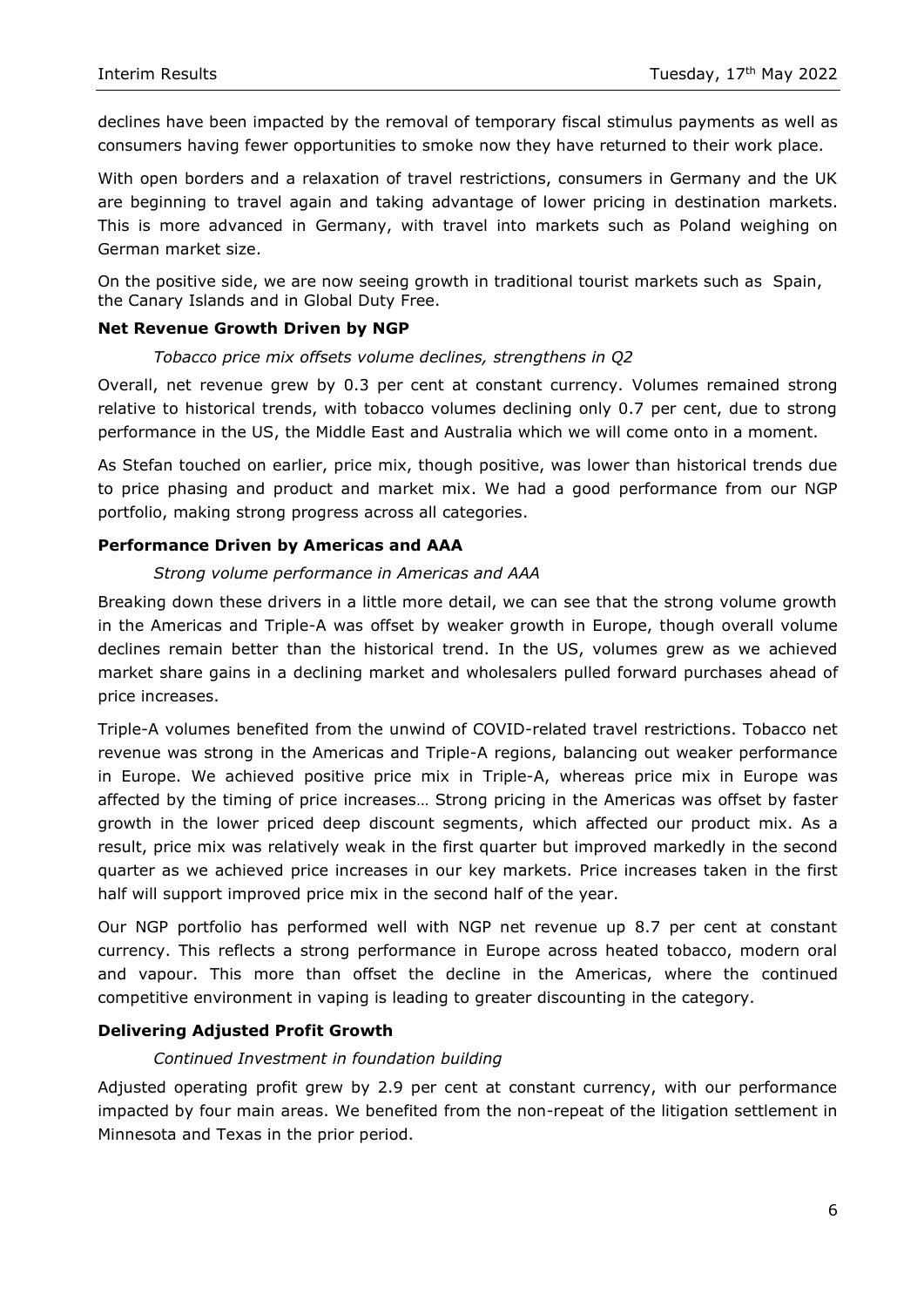This was then offset by the continued increased investment behind our five priority markets and the new ways of working, which Stefan will cover later. This is about building the foundations for future growth.

The improved performance in NGP delivered the majority of Group profit growth as we benefited from exiting loss-making markets in Triple A last year. Logista's contribution was broadly neutral.

#### **Operating Profit: Adjusting Items as Guided**

#### *Russian operation divested as a going concern*

Like other businesses, we make certain adjustments to our IFRS numbers to aid performance comparisons over time. I want to be very open about how we approach these adjustments. First, our decision to exit Russia and associated markets triggered the recognition of charges that have been classified as adjusting items both above and below operating profit. At the earnings level, the charges totalled £225m in the first half. The transaction has also triggered a recycling of FX losses of between £150 to £190m, which we will recognise in the second half.

Second, the lower annual amortisation in this period is from certain assets now being fully amortised. Third, we announced a restructuring programme in 2021 to reorganise and simplify the business, unlocking efficiency savings to enable increased investment in support of our five-year plan. We made further progress and anticipate the remainder of this programme will be recognised in this financial year. As Stefan said earlier, actions taken to date are expected to secure annualised savings of around £90m by the end of FY22. And we will continue to seek a greater alignment between reported and adjusted operating profit.

#### **Driving Stronger EPS Growth**

#### *With higher operating profit and reduced interest costs*

Earnings per share growth has been driven by both our increased operating profit and lower finance costs due to the early repayment of a US bond at the end of last year.

We've achieved favourable developments in several tax jurisdictions in recent weeks, which have reduced uncertainty for the current financial year… and resulted in a lower adjusted tax rate year on year.

We anticipate this impact to be greater on full-year earnings per share, as the lower tax rate is expected to remain at this similar level for the rest of the current financial year, and next. Over the medium term, we expect upward pressure on the effective tax rate.

#### **Resilient Cash Delivery**

#### *Continued strong cash flow generation over last 12 months*

Turning to cash, I have a clear priority to optimise the sustainable free cash flow generation from the business. As you can see our cash delivery on a 12-month basis remains strong with cash conversion of 102 per cent driving free cash flow of £2.4 billion.

We increased the dividend by 1 per cent, leaving net cash flow after dividends of £1.3 billion to support further debt reduction.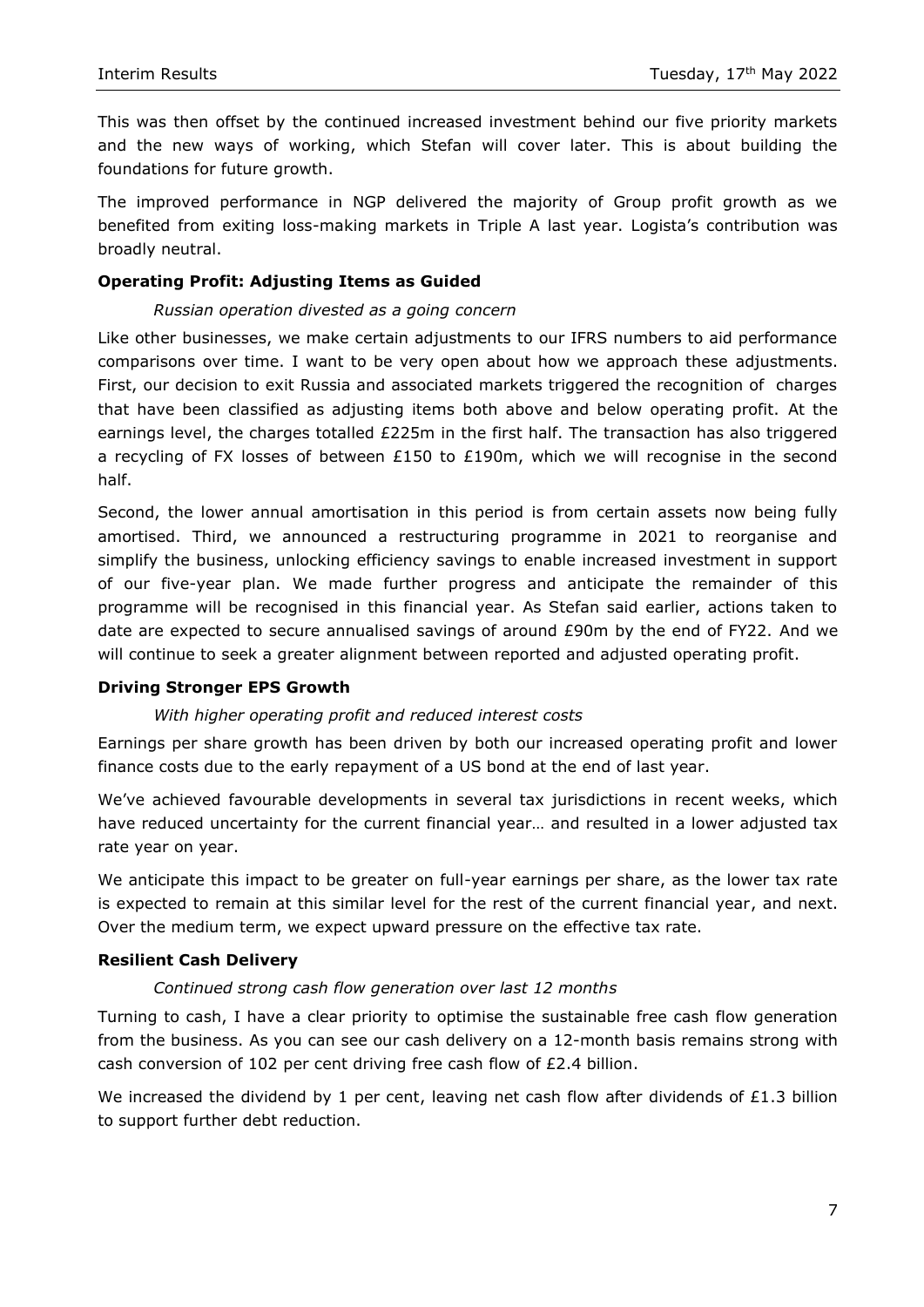## **Strong Cash Support Further Debt Reduction**

#### *Delivering 0.2 times improvement in leverage*

Active capital discipline remains a key value lever for our strategic plan. And our four capital allocation priorities are designed to do just that. Our first priority is to invest in the strategy to create a sustainable business with growing cash flows. Second, it is to strengthen the balance sheet. Strong cash generation enabled a reduction in adjusted net debt of almost £1.2bn to £9.2bn. Third, we are committed to providing reliable cash returns through the dividend. And, fourth, we have committed to return surplus capital once we reach our target leverage. While cash generation is always seasonally weaker in the first half of the year, on a 12-month basis we reduced our gearing to 2.4 times. This good progress only strengthens our confidence in our capital allocation approach as we move closer to our target leverage.

# **FY22 Outlook: On Track to Meet Full-Year Expectations**

#### *Financial summary*

2022 is the second year of our two-year strengthening phase, and we are stepping up investment behind our priority combustible markets, in our NGP roll-outs and our new ways of working. As COVID restrictions are now largely lifted, we expect volume declines to increase to historic norms. However, price increases taken in the first half of the year will support revenue growth in line with our previous guidance of 0-1%. This already reflects the impact of our exit from Russia.

Adjusted operating profit growth is anticipated to be around 1 per cent, consistent with our five-year plan and previous guidance. We are mindful of the inflationary pressures all businesses are facing across the economy. While we are not immune as a tobacco company, we are well placed to manage them through the balance of this year through cost initiatives, our high gross margins and pricing.

As I said earlier, we now expect our adjusted effective tax rate to be around 22% for this year and next, compared to our previous guidance of 24%. Over the medium term, we expect upward pressure on the effective tax rate. Our finance charge will also be lower at around £330m, reflecting the benefit of the early repayment of a US bond at the end of last year.

At current exchange rates, we anticipate translation foreign exchange to be a 1.5 per cent benefit to full year earnings per share.

Thank you. I'll hand you back to Stefan.

# **Transforming Imperial Brands**

Stefan Bomhard *Chief Executive Officer, Imperial Brands Plc*

#### **Our Purpose, Vision and Strategy**

#### *Creating a common high-performance culture for Imperial Brands*

In this section, I want to give you a more granular feel for the distinctive culture we are building at Imperial and how our people are implementing our strategy. As I said earlier, the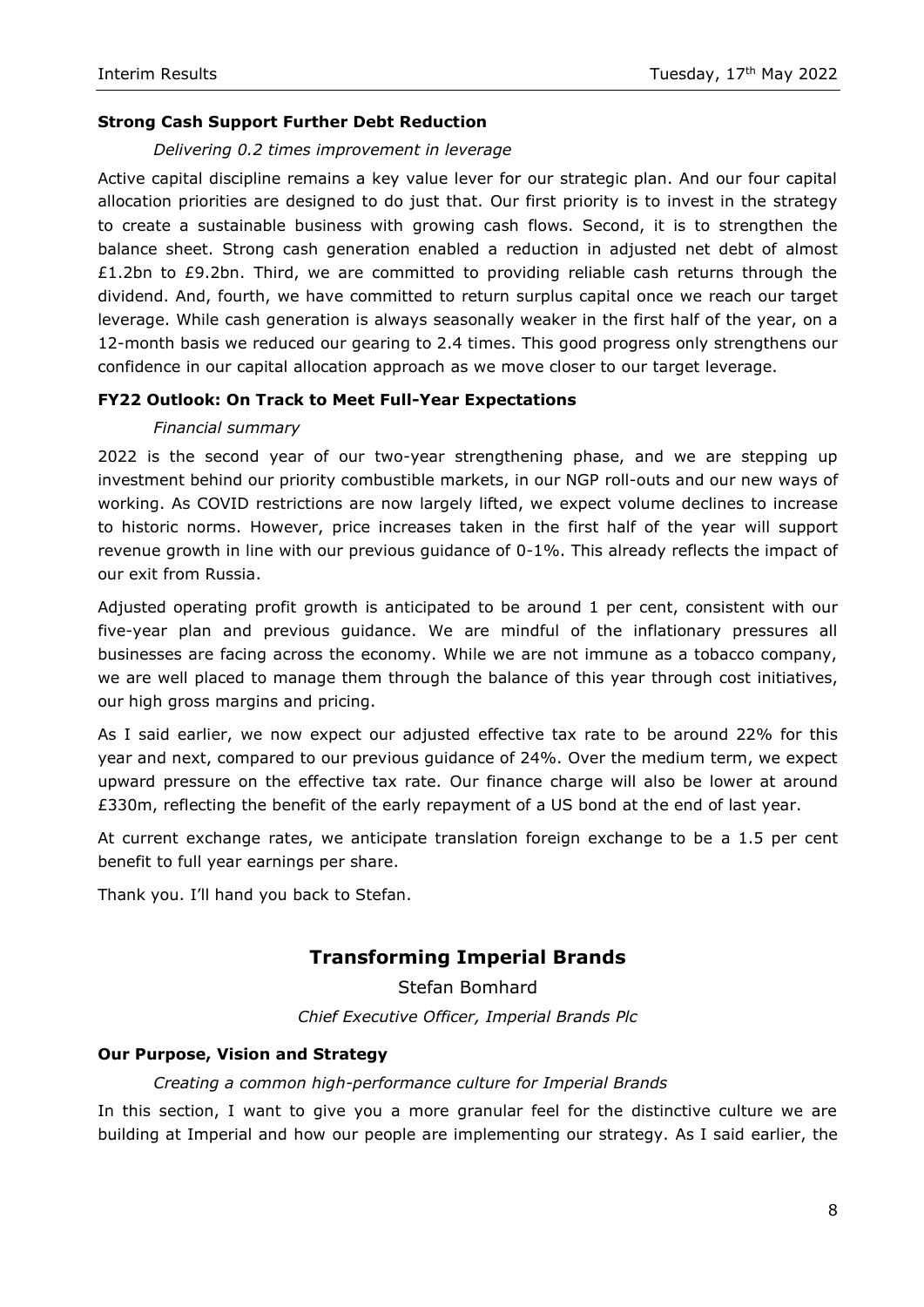overarching goal of this strategy is to build a more sustainable Imperial capable of growth, year in year out.

In this first foundation-building phase of our strategy, we are seeking to equip the business with the skills and culture it needs to play its natural role within our industry – that of the nimble challenger. We are the number four player and we can't match the broad waterfront strategies of our competitors, nor their R&D spend. But if we do our job well, we can outperform them by capturing value that they overlook and by building smart partnerships.

This idea of becoming the strong challenger is the unifying theme of our new vision. And what's really encouraging is the way our people have enthusiastically adopted this new mindset. The way the US team moved quickly to capture the share that shook loose when KT&G exited the market is a good example of this agile approach.

Earlier this year we held a virtual event for our top 500 leaders to share challenger best practice. We heard how one of our smaller markets Romania had grown market share dramatically by identifying that the consumer need for affordable quality was being underserved by our competitors. We heard how our Australian business successfully launched an entirely new brand into the market – Lambert & Butler – an impressive and unusual achievement in such a dark market. We even heard from our supply chain team about how they adopted agile ways of working to meet the growing demand for cigars in the US market.

As we cover the highlights of our major combustible markets and NGP initiatives, you see some further examples of this challenger mindset in action.

# **On Track in Implementing Our Critical Enablers**

#### *We've made a significant people investment*

As I said earlier, the critical enablers, the bottom three segments in our strategy wheel are now rapidly taking shape. This focus on building capabilities and culture is absolutely essential.

I want to focus for a moment specifically on culture. It is no secret that this company's past mis-steps were in part caused by cultural issues. That's why the roll-out of our new behaviours is so important. We want to create an organisation which is more consumerfocused, more collaborative, more accountable, more inclusive, and more focused on the future

These behaviours are not just about putting words on a wall (though we are doing that too!). We are making a considerable investment of time to ensure everyone in our business feels confident about how to apply these important ideas into their everyday working lives. So far, over 400 members of our senior leadership team have participated in 15-hour training sessions and a further 900 will take part in the next three months. And by the end of the year, all employees will have some familiarisation with these new behaviours.

The feedback we are receiving from our people has been really positive. For many, it is the first time they have had proper quality time to reflect on "how" they work. They like the new connections they are making with their peers across the global organisation. And they appreciate the need for change.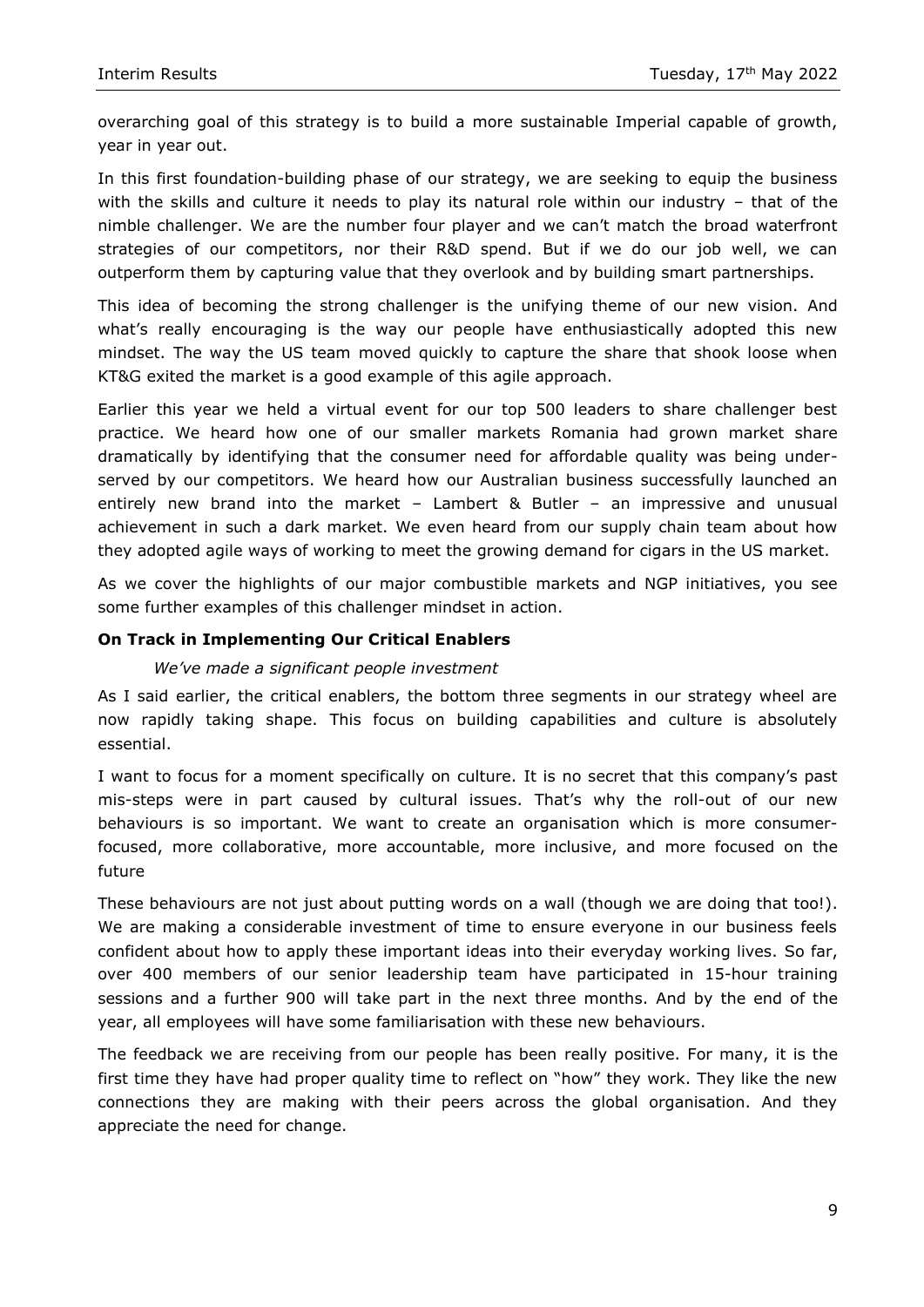Creating a single, purposeful culture in an organisation as diverse as Imperial cannot happen overnight – but we are making good progress.

# **ESG: Foundations for a Responsible Business**

#### *Refreshed approach with three key priority areas*

Another facet of this cultural transformation has been the refresh of our approach to environmental, social and governance (or ESG) responsibilities. Imperial has a long tradition of responsible business with a track record of preventing under-age access, combating the illicit trade and continuously reducing its carbon footprint.

Our recent ESG review has been focused on prioritising our activities to ensure they fully align with our new strategy, purpose and vision and meet the evolving expectation of all our stakeholders. We undertook a full materiality study, and this helped us identify eight key areas of focus that we have grouped into three broad categories – all shown on the slide here.

In some areas, we have already defined targets and begun the work required to meet these goals. In climate change, for example, we have pledged to become a net zero company by 2040, setting intermediate objectives to help us track our progress. This pledge is supported by initiatives that are being developed across our value chain to decarbonise our business at pace. For instance, we made a significant step-up in our efforts to source renewable electricity, moving from just 3% to more than 90 per cent in the past year. And our first carbon neutral factory, the Skruf plant in Sweden, sets the bar for our other facilities to improve their energy efficiencies. We are developing detailed metrics and targets for all our ESG focus areas.

#### **Priority Markets: Clear Levers to Improve Performance**

#### *>25 Growth initiatives in our five priority markets*

As I said earlier, the key achievement of our strategy so far has been the stabilisation of our core combustibles business. In the next few slides I want to say a little more about how this stabilisation is being achieved. As part of our strategic review we focused on key growth initiatives in each of our five priority markets, which we grouped together into six categories, shown on this slide. We've been selectively applying these in our priority markets to drive improved performance.

Starting with the US…

#### **Americas: Strong Market Share Growth**

#### *Market fundamentals support positive outlook*

We delivered a strong combustible tobacco performance in the US, benefiting from focused investment in our brands and sales execution, as well as our agile response to capture share following KT&G's exit.

In cigarettes we have grown share in three out of the four price segments, with our largest brands Winston and Kool growing market and segment share in premium value.

In the discount segment, Maverick has made share gains, with further share growth in the deep discount.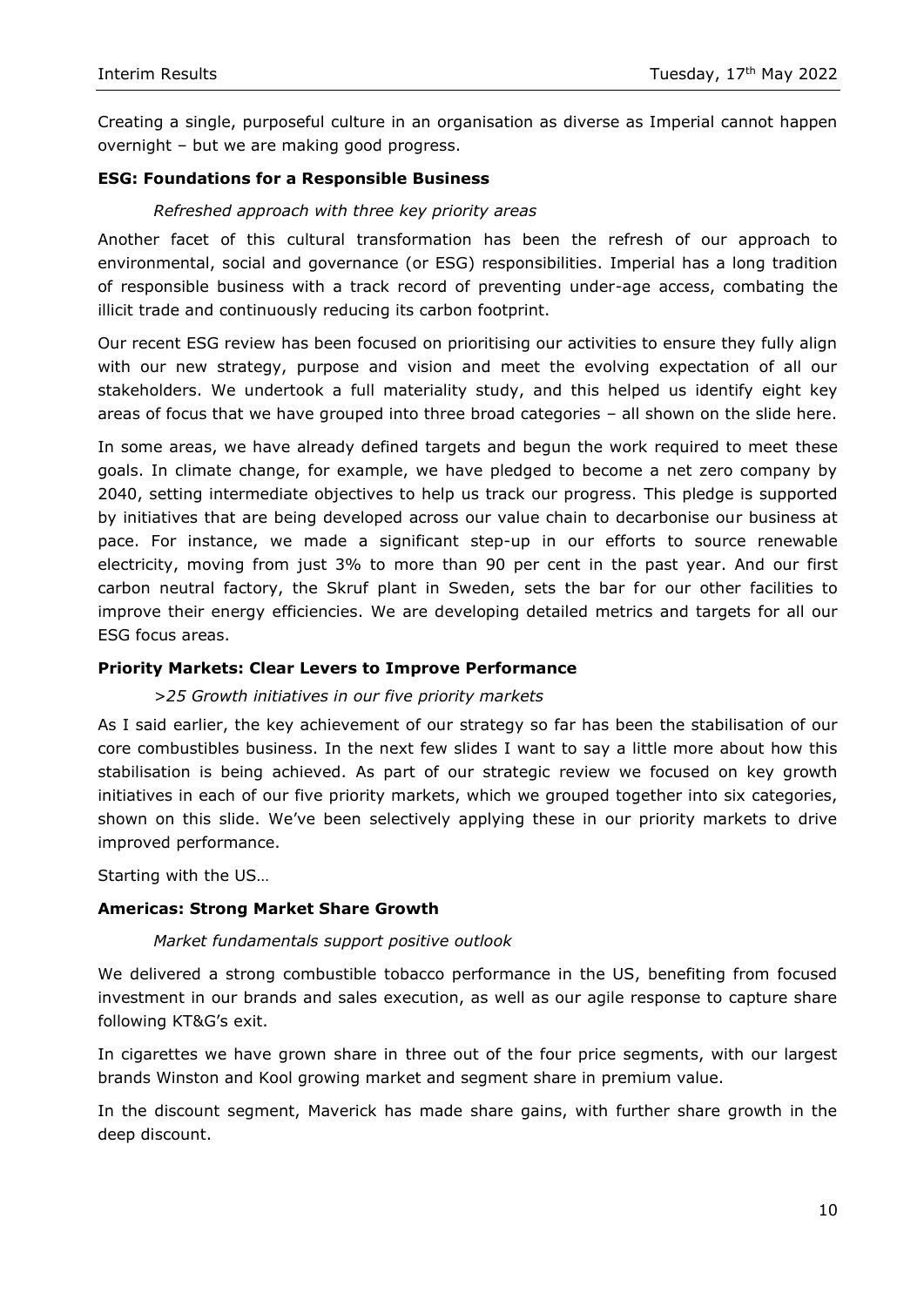Our investment and training behind our sales capability has enabled us to increase our coverage in under-penetrated channels and regions – all of which is supporting our delivery.

In mass market cigars, our portfolio achieved further market share gains, supported by activation and innovation initiatives… and strengthened our position as the second largest manufacturer in the US.

Our recent webinar gave further detail on how we are executing our strategy in this market.

#### **Germany: Investing in Our Operational Levers**

#### *Market size contraction as travel increases post COVID*

In Germany, as expected, increased cross-border travel, particularly to adjacent markets like Poland, has driven market size contraction against a strong prior-year comparator. Like the US, we are investing behind both sales effectiveness and brand building. However, we still have work to do to stabilise our share declines here.

In the premium segment, we have successfully tiered our Gauloises variants, supported by a new advertising campaign, which is driving share growth. In our largest brands – JPS and West – we continue to invest in rebuilding their brand equity and establishing their relevance with a new demographic of adult consumers. However, after some years of underinvestment, it will take time to rejuvenate these brands.

Just last month, our Chief Consumer Officer, Andy and I met with the team in Hamburg to work through the brand plans in detail, while talking with retailers about our on-shelf presence.

I believe we are focused on the right initiatives to make a difference over time.

#### **UK: Initiatives Supporting Market Share Growth**

#### *Managing the full portfolio to meet consumer needs*

In the UK, we delivered a strong market share performance, driven by investment in our operational levers, with Embassy, which we relaunched last year, continuing to grow well. Price increases in the latter part of the period for the first time in nearly two years, will support a stronger second-half financial performance. Increasingly in tobacco, consumers are looking for value offerings, with our brand portfolio well positioned to capitalise on this trend.

In fine-cut, our Players and Riverstone brands are growing share, supported by investment in new initiatives. Our on-shelf availability also benefited from a strong collaboration between our teams in sales & marketing and manufacturing as we adapted the portfolio to meet new regulatory standards for filters. Availability was also enhanced by an agile response to the delivery driver shortage in the UK.

We expect to see a temporary acceleration in the normal year-on-year decline of the UK market size in the second half, as Britons return en masse to the Mediterranean for their summer holidays, after two years of limited foreign travel.

#### **Spain: Focus on Revitalising Local Jewel Brands**

#### *Price increases support financial performance*

In Spain, for the first time in five years, we achieved price increases across key product lines improving our financial delivery. Although this has impacted our share temporarily as we took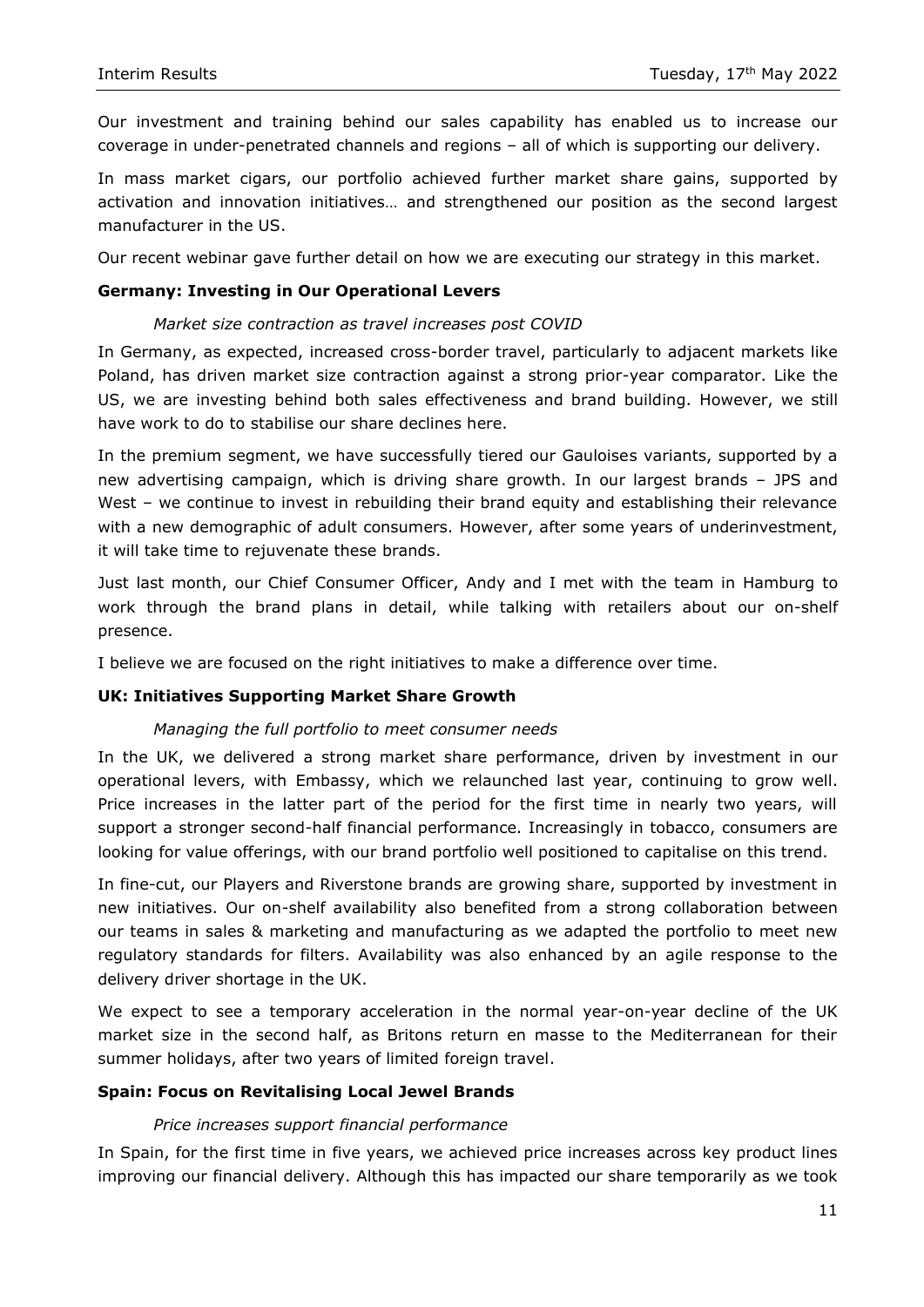price relatively early in the period. In a mirror image of the post-COVID trend impacting the UK, total market volumes in Spain have started to recover – and vending channel trade is close to pre-COVID levels.

We continue to invest in our local jewel brands with Fortuna, Nobel and Ducados Rubio initiatives targeted at building equity and reinforcing their national heritage connections. This is a distinctive strategy compared to our competitors, who have an exclusive focus on global brands. We are also leveraging our own international brand West to meet consumer demand for value propositions, with targeted super king-size price promotions and relaunching a finecut range.

Turning to Australia…

#### **Australia: Initiatives Delivering Share Growth**

#### *Market dynamics stabilising after period of change*

After recent excise changes created trade volume volatility in the Australian market, our initiatives and brand portfolio investment is beginning to stabilise our performance in this high-margin market. As I mentioned earlier, we successfully launched L&B in the fifth price tier, creating clear brand offerings in each of the different price segments.

This is a great example of the type of careful segmentation work we are doing across our major markets. It is about providing better choices for consumers and making us more resilient as a business - particularly in times like these, when consumers' wallets are feeling the pinch. Our share recovery was supported by investment in improving our sales force effectiveness and strengthening our supply chain to ensure on-shelf availability. Transforming our field-force is supporting improved distribution, while driving further efficiencies.

These actions are not only leading to the provision of better service for our retail customers but also supporting our financial delivery with improved cost savings.

#### **NGP: Trials Validate Heated Tobacco Proposition**

#### *Consumer and trade feedback validates product offering*

Turning now to NGP, we can confirm today that consumers have responded positively to our heated tobacco trials, validating our approach and strengthening confidence in our NGP strategy. Our market trials in both the Czech Republic and Greece have demonstrated that Pulze and our iD sticks can achieve a meaningful, sustained market presence. In just six months, we have established a heated stick market share of around 3 per cent in both markets. Consumer behaviour has confirmed our belief that people looking for potentially less risky alternatives to cigarettes remain open to experimentation. Brand loyalties have yet to become entrenched in this category.

Direct feedback has revealed that the Pulze and iD proposition resonate with a meaningful segment of consumers. Consumers like the features of our current product range and they have given us actionable suggestions on how we can improve our future propositions.

In distribution, we have consistently achieved our coverage targets, with demand from trade partners demonstrating their appetite to broaden the heated tobacco category and offer more consumer choice. Armed with these new insights, we are now planning to roll out Pulze and iD to additional European markets.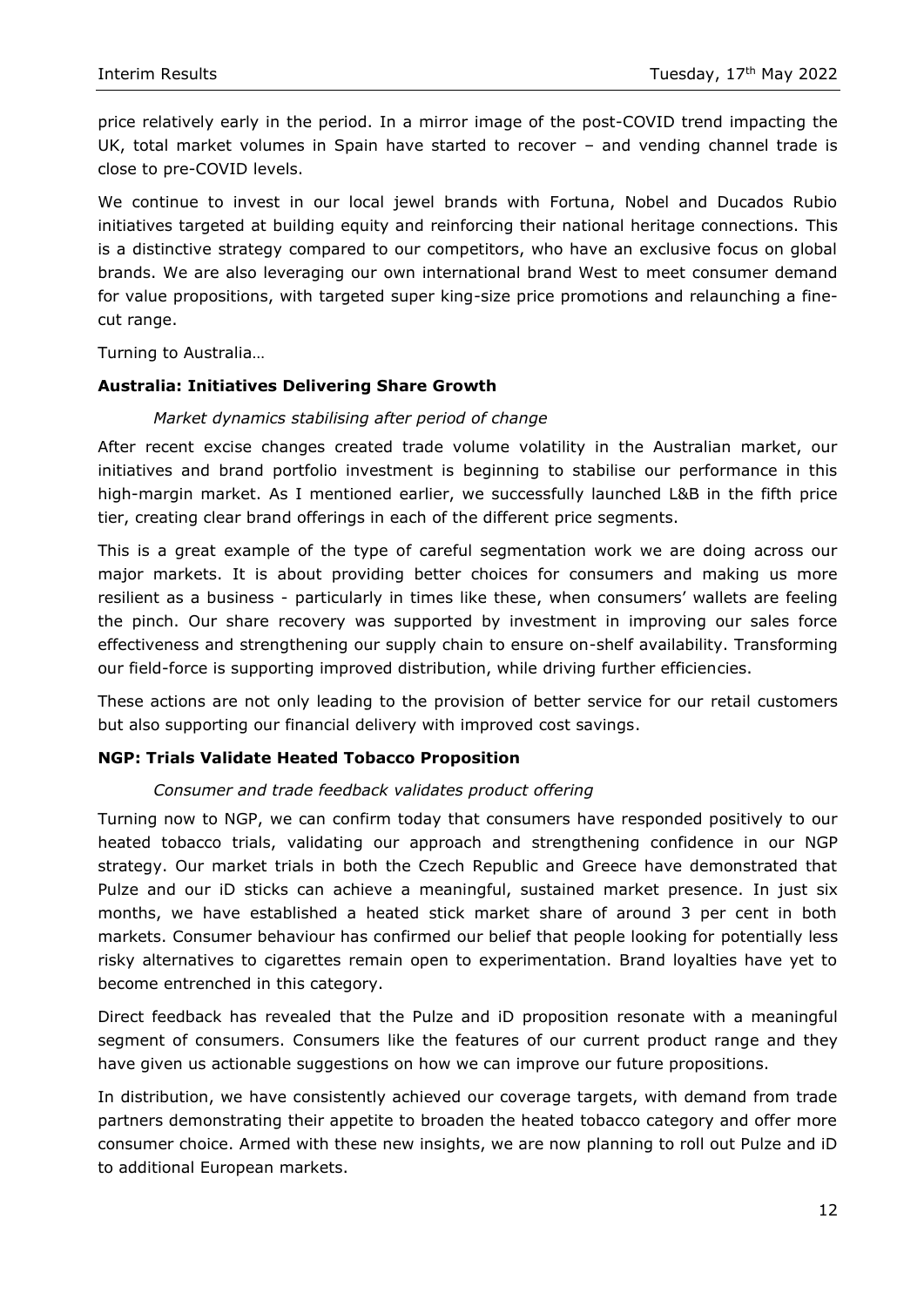# **NGP: Heated Tobacco Expanding Further This Year**

#### *Selected further market roll-out and flavour extensions*

As a reminder, two main factors determine our selection of viable markets for our heated tobacco proposition. A strong penetration of heated tobacco within the market already; and an established Imperial presence, which we can leverage to support sales and distribution.

Taking these factors into consideration, plans are underway for further market launches in the second half of this year. We will provide further colour on which markets once we launch.

As with our previous pilots, we will continue to take a measured approach to market entry, with the required investment factored into our guidance already. In parallel, we are already improving our proposition within our existing heated markets. For example, consumers have strongly indicated a demand for a wider range of heat stick flavours. In response, we recently launched two new flavours: Forest Purple and Summer Red in the Czech Republic. The early consumer reaction has been positive.

The global market for heated tobacco is still developing, and we are increasingly confident that we have a material role to play in the development of this exciting segment.

# **NGP: blu Consumer Trials Support Further Roll-outs**

#### *Extending US blu trial and trialling new blu device in France*

In blu in the US, we were disappointed with the FDA's initial orders on a number of myblu products and we are appealing the decision. We are working through addressing the points raised by the FDA and, while the appeal is ongoing, our products remain on the market.

Results from our recent US consumer marketing trial have been encouraging and we are taking steps to expand this refreshed marketing approach to new territories.

Outside of the US, blu has been performing well in Europe, holding its market share.

In addition, we have developed an all-new blu device, blu 2.0, which we recently begun piloting in selected cities in France. This is the first product to emerge from our new innovation team in the Group Consumer Office. And we will talk more about their pipeline of new products in future presentations. In rolling out blu 2.0, we are following the same insights-driven process of test and learn, which we used in our Pulze heated tobacco trials.

#### **2022 Will Enhance Our Investment Case**

#### *Clear actions to improve performance and returns*

So, overall, I'm pleased with our progress in this first half.

We continue to see green shoots emerging as a result of the actions we are taking. Phase one of our strategic plan continues to build the foundations and strengthen the key areas of our investment case. We are revitalising our tobacco business while managing the impact of changing consumer buying patterns as travel increases and the pandemic subsides.

In NGP, consumer feedback has validated our approach, providing confidence to move to a wider roll-out of our strategy, aligned to our commitment to make a meaningful contribution to this segment.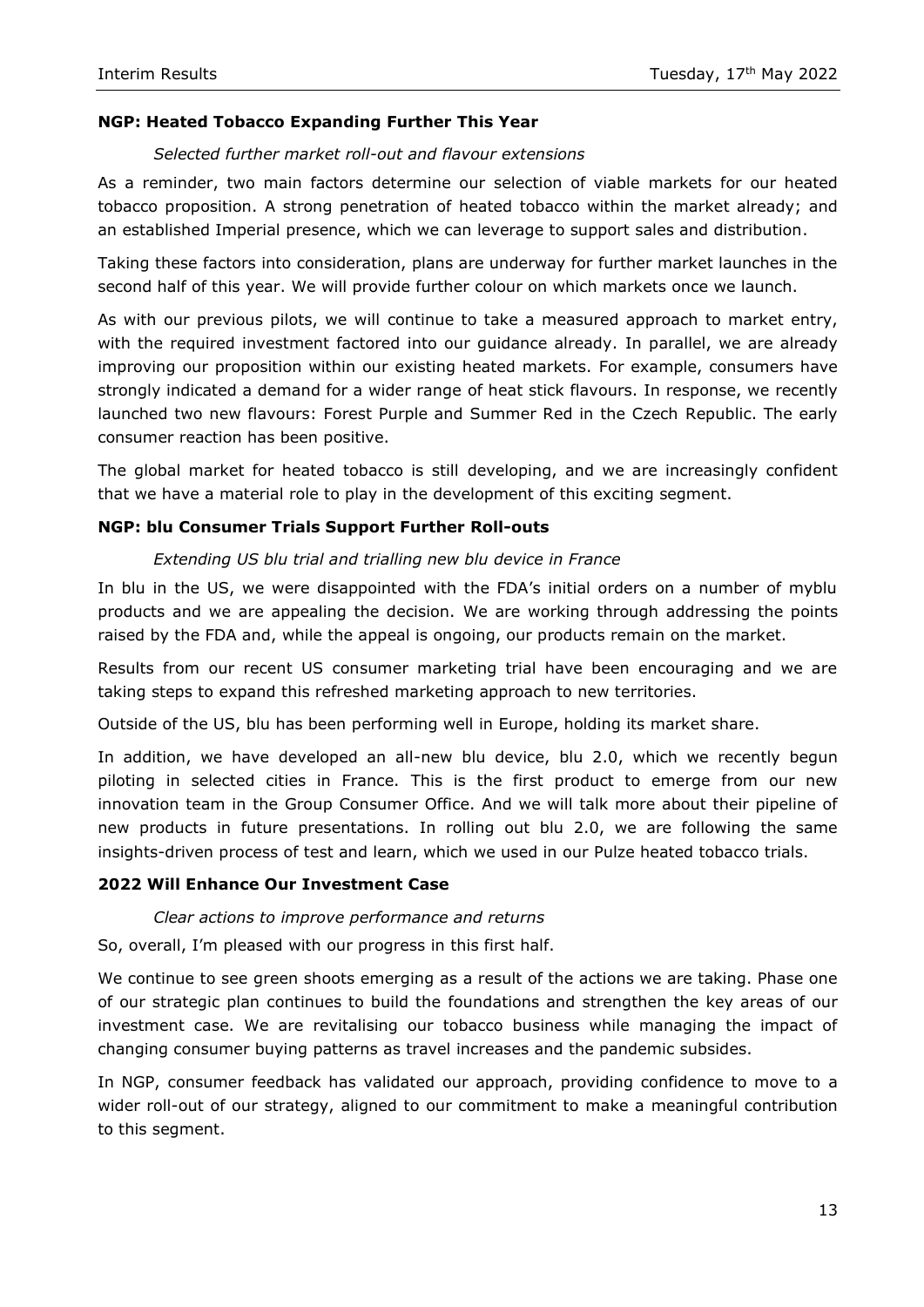We're implementing new ways of working, which will drive operational improvements, strengthening performance and supporting the second phase of our strategy.

A key priority remains our focus on delivering strong cash flows, and we remain highly disciplined in our capital allocation, which we fully recognise is a key part of the investment case.

We're very conscious that these are increasingly challenging times for all businesses, with the war in Ukraine and global supply chain disruption creating the highest inflation levels for more than 40 years. However, I am convinced that our actions are creating a strong business better able to navigate these uncertainties.

We remain committed to delivering our plan, realising the full potential of this business and unlocking long-term value for shareholders.

Thank you for joining us today. We would now like to take your questions.

# **Q&A**

**Peter Durman:** Thank you, Stefan. So, we'll take your questions. We would like to take questions from the room first, if that's okay and then will take questions from the telephone. If you want to ask a question by phone, you'll find the dial-in details in the press release, and if you want to ask a question by phone, you need to press star and one on your keypad. So that is star and one on your keypad to ask a question by phone.

So, we'll take the question from the room. Please wait for the microphone and state your name and your organisation before posing your question. So please go ahead.

**Richard Felton (Goldman Sachs):** Good morning. Richard Felton from Goldman Sachs. Firstly, congratulations on the results and the progress on the strategy so far.

But my first question is going to focus on one of the markets that has been slightly more challenging, which is Germany. Now, at your Capital Markets Day last year, you laid out a very detailed plan for the initiatives you were taking to improve performance. From memory, you were going to have some extra investment on JPS, enhancing your retailer partnerships; you wanted to improve your performance in east Germany.

Now, I know that it takes time to turn things around, but if I asked you to mark your progress against those strategic objectives, where do you think you are today? And in terms of what needs to be done, is it just a case of more time? Or do you think that that strategy needs to be tweaked to start seeing better performance?

**Stefan Bomhard:** Sure. Richard, first great to see you here with us in the room. On the question on Germany, in simple terms, I was just there a couple of weeks with Andy, and Lukas was with us as well. We looked at the progress. I – and one of the things was to really understand, is the programme that we implemented as part of the must-win battles for the market the right one? And we all walked away with a clear understanding, it is the right plan. Because in principle, the focus on sales activation, especially when we talk about channels and we talk about East Germany, that is clearly progressing well.

It's also very clear the focus on building back brand equities, in the German market is paramount for our long-term success in this marketplace and what was very encouraging to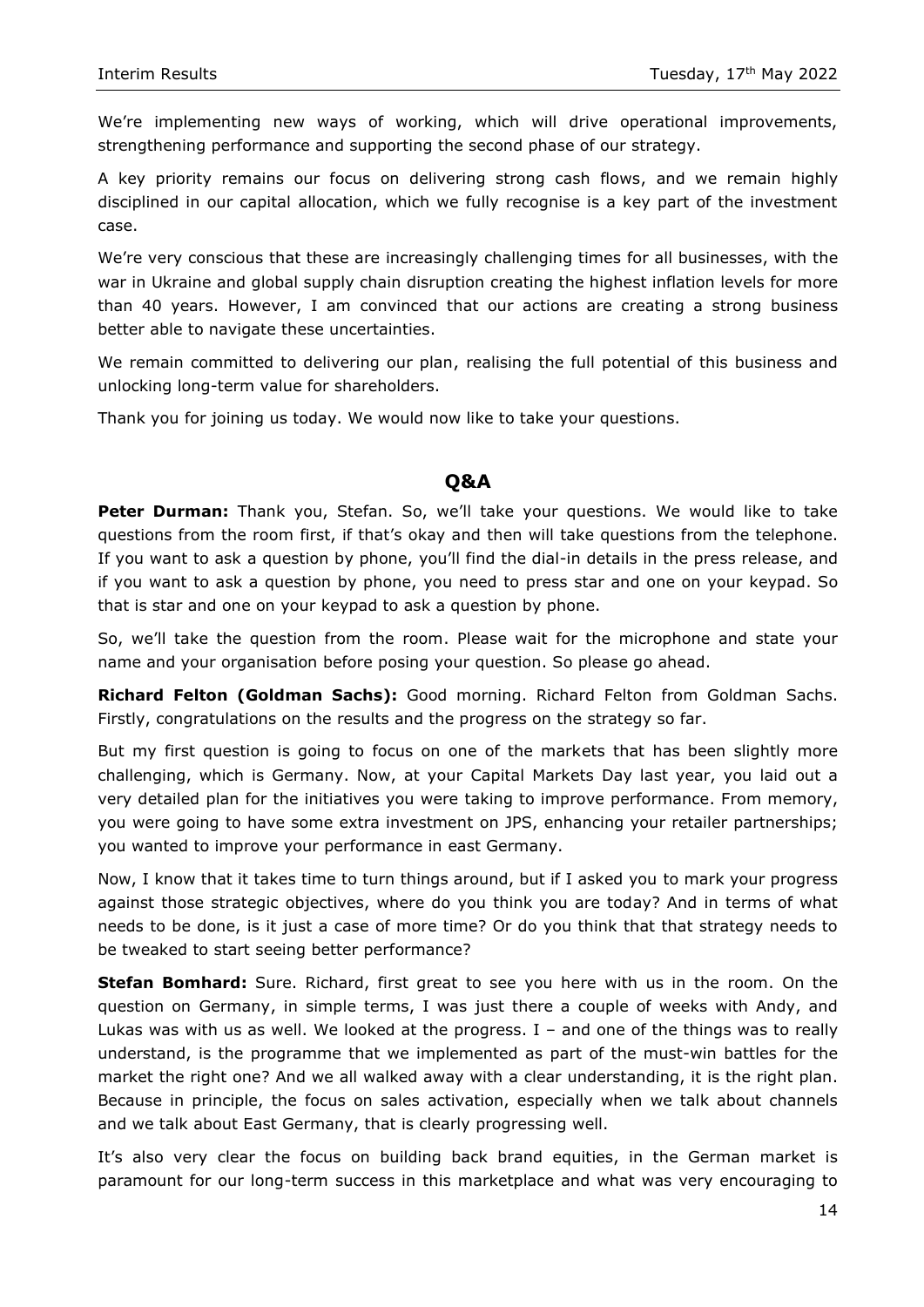see on Gauloises as one of our top three brands, we actually, for the first time are growing share behind the new campaign and the right positioning of it. But it's also very clear that the JPS brand as our largest brand in the German market, has not – has not benefitted from equity building for quite a number of years, while several compactors have moved around in this marketplace. So, reinvesting back in new equity, which is now coming behind the 'Let the players' play' campaign in the German market, is actually the right thing to do.

So, I feel very confident in the plan we have put together for Germany, but it is very clear as we have always flagged – I have always said the German, of all five, this is probably the one that will take the longest. So, I am happy with the progress we are making, but it has confirmed our initial hypothesis is that of the top five markets, this is probably going to be the hardest.

The only comment I would make upfront just to use the opportunity – we have always said it is the combination of the five because you will know very well this is a highly competitive industry. We'll never get to the point where all five would grow at the same time. So I think what is most encouraging for me, 18 months in, we are gaining 25 basis points in the combination of the top five.

**Richard Felton:** Great. Thank you. My follow up is on the broader consumer environment. And you mentioned in your presentation that there are pressures on disposable income. Now, we know that tobacco is a defensive category, but last time we saw  $a - a$  recessionary environment, we did see some accelerated downtrading.

Now, as you think about moving to phase two of your – of your five-year plan, do you see any risk that an acceleration in downtrading could make it hard to achieve the – the guidance that you set out as part of that plan?

**Stefan Bomhard:** I think the most important thing I look at is, we are well on track to put all the foundations into place for an acceleration in the performance of business, and I do not see that changing, just to reassure you about it. I think we are all dealing with unprecedented times from an inflationary level. But I think as you rightly mentioned, I mean we are one of the – as an industry, one of the most resilient ones in this one which I think we will bode well.

The argument we also should not forget when you look at our portfolio that is where I talk specifically about the different segments, and we as Imperial are very well placed, should consumers down trade in the marketplace because we do have now across all our core markets and offer at every right price point in the marketplace.

So, I feel confident as we move in the next phase of our strategy. At the same time, I think I would not be as a responsible business leader saying we are all as a world, looking at consumer price inflation that consumers have not dealt with in a long period of time.

#### **Richard Felton:** Great. Thank you.

**Faham Baig (Credit Suisse):** Thanks for the question. Faham Baig, Credit Suisse. You have made reasonably good progress, I would say, in heated tobacco thus far. And in light of aggressive promotional activity from a peer, could you – could you highlight the key – key drivers of this?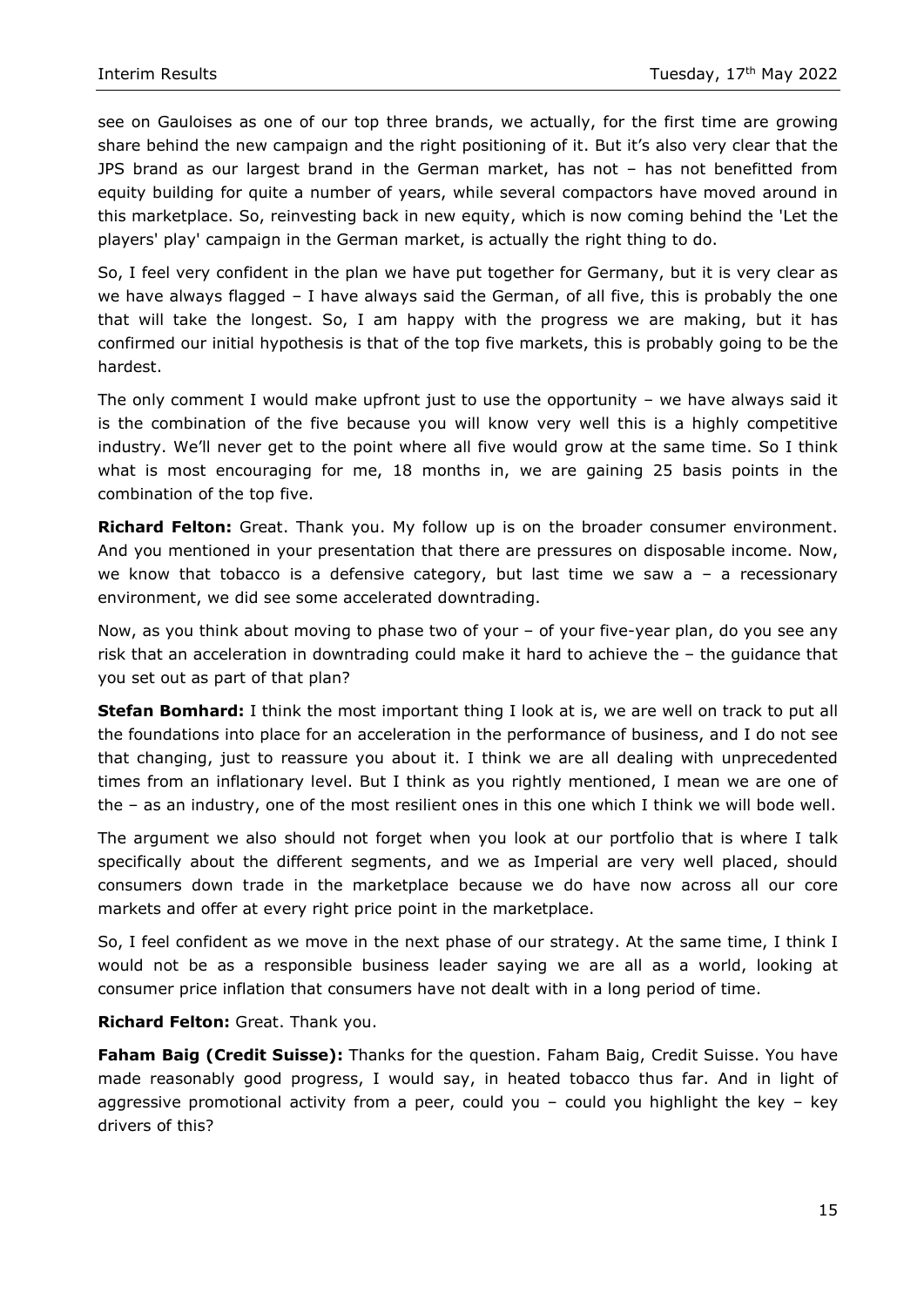And – and secondly, to that, could you scope out the level of investment required to – to launch in other European markets. I think in H1, your NGP losses reached an all-time low of £40 million. How should we think about that in the second half of the year and also in FY23, please?

**Stefan Bomhard:** Sure. I am very happy to answer your question. I think let us start with the end of year question first. I think we've always said, as part of our five-year strategy, that the investment behind our NGP strategy is covered within the guidance that we have provided to you, and for this year we have always said about  $-$  the level of losses will be around £140 million. So, this includes the investment in these incremental markets. So, you will not be surprised about looking at a very different level of investment the end of this fiscal year, which was always part of our strategy; responsible investment as a challenger in this industry. Our role as the number four is not to build the category, but to offer consumers and customers an alternative choice, and our test and check and Greece have clearly shown that consumer interest is there. I was always sure that the retailers would love to have a challenger, especially the market leader, but it is also very clear that consumers have really appreciated our offer in the marketplace.

So we are not breaking out the individual investments, but you can be reassured it is all included in our guidance. These incremental markets are—a big news for us today is that after extensive testing in two markets that we believe are quite representative for some other European markets, that we feel very confident to actually launch this product in the marketplace.

**Peter Durman:** Okay. I think – so at this point we will just take some questions from the telephone line, but we will come back to the room to take further questions, so we will, sort of, go back and forth, if that's okay? So if I could just hand over to the operator so we can take our first question from the telephone line.

**Operator:** Yes, of course. Thank you. The first question comes from the line of Thomas Liginton from Société Générale. Please ask your question.

**Jonathan Leinster (Société Générale):** Hi. Sorry, it's Jon Leinster from Société Générale. Couple of questions if I may, gentlemen? First one, just going back to Germany. Clearly, your sales force in the US is up and running. How far have we progressed in terms of Germany, in terms of actual deployment versus training?

**Stefan Bomhard:** Sure. On this one I take you back to the Capital Markets Day. Part of the strategy in the US was a very substantial expansion of the sales force. In Germany, this was a much more moderate expansion; in Germany it was much more about a redeployment of our sales force on channels that historically have been important towards channels that actually are important to our consumers and shoppers in the year 2022. So, in principle, as we were in the market, I was quite satisfied to see that redeployment. To be clear, suddenly you are covering new channels, so there is some learning curve as they talk with a new set of customers, so – but, overall, I am quite pleased with the progress we have made here.

**Jonathan Leinster:** Okay, thanks. And, secondly, with regards to the, sort of, second half of the plan as we – as you move towards mid-single-digit operating profit growth, I mean does that imply  $-$  I mean sales  $-$  how much of that is from the additional sales growth and how much of that is from the, sort of, run off of the additional investment? In other words, is the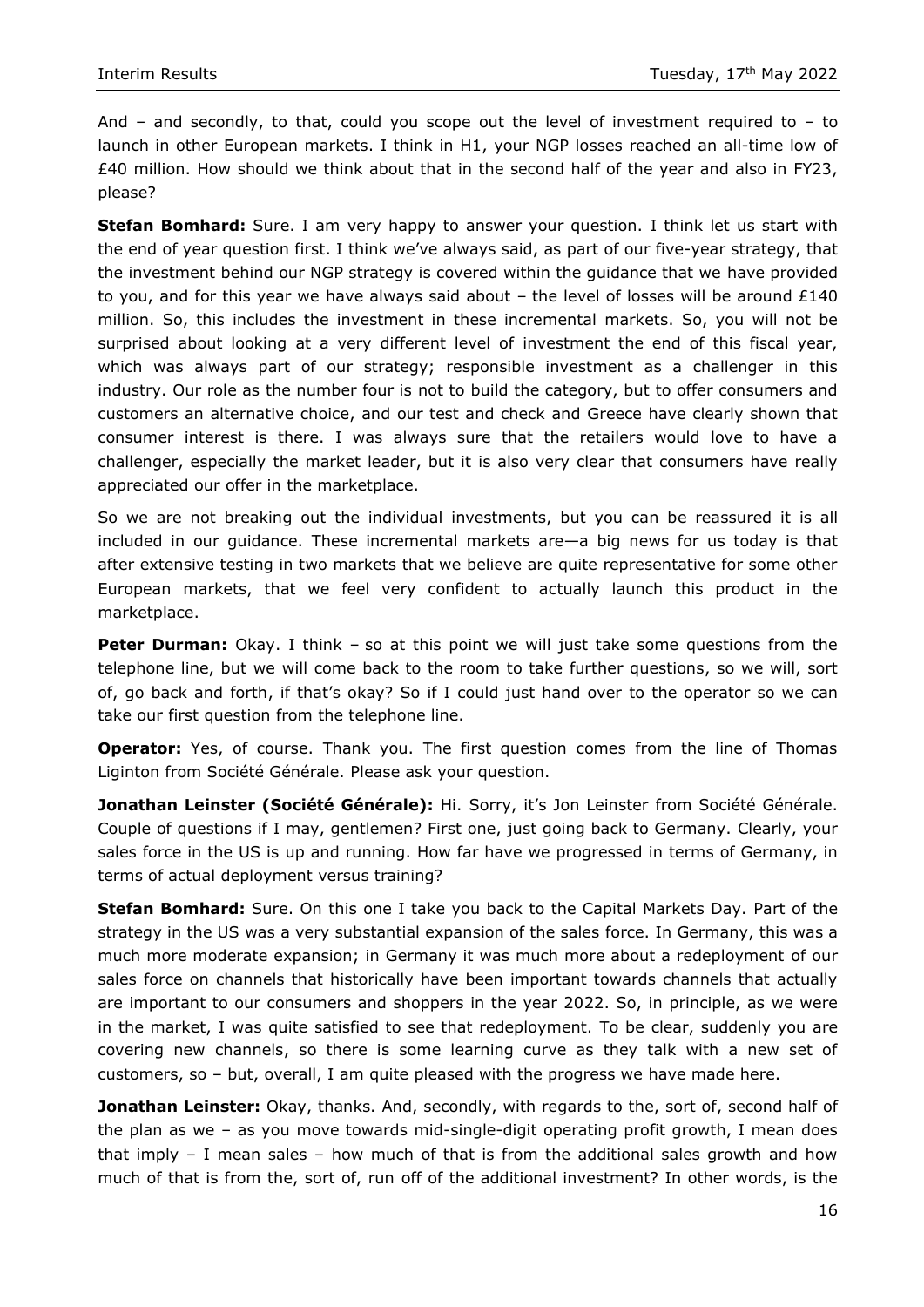investment a, sort of  $-$  the additional investment  $-$  I think £35 million was mentioned in the first half – you know, is that a, sort of, one-off adjustment and thereafter we should think of Imperial being steady state?

**Stefan Bomhard:** Sure. I think, let me give it a first trial and Lukas can – will jump in. If you step back, reality the key enabler for the delivery phase, the second phase of our strategy, the primary driver was a significantly more sustainable contribution from our core business, which was primarily driven by the market share improvement, for us to return to holding our share in our top five markets and, ideally, overall growing it slightly. That is the key driver behind it. There will continue to be investments behind our brands, as well as behind as our sales force versus the period before we started the strategy, but as you well know the level of profitability in our industry, there is a good flow-through to that. That is one of the key drivers of our strategy going forward.

**Lukas Paravicini:** Just on that, on what we see driving the acceleration thereafter. We clearly are confident that our strategy will build better and stronger businesses. Mainly, as Stefan pointed out, the big contributor will be tobacco. We have three elements, or three levers, in that business: it is your operational gearing; it is the cost reductions that we have achieved through the restructuring we have pointed out in the presentation and which will continue until the end of this year; and then also the geographical mix, the fact that we focus on the top five markets obviously gives us a benefit that they are the highest, you know, revenues per stick. So these three levers will drive the biggest bucket of the acceleration, which is tobacco. But do not forget, while we invest further, even in the second half in NGP, even though it is going to be lower than, you know, the losses of last year, towards the end of the period of the five years, NGP will be marginally positive. Therefore, over the period of the next three years you will have a reduction of the losses that will contribute to the acceleration phase.

And finally, hard to quantify but I would not want to miss this one, is the investment we are doing in the cultural change. You know, we should not understate the importance of building the muscle to become a true challenger and remain agile to respond, especially to the pressure we see now, but in all the volatilities we see. So that cultural behaviour we believe is going to be a fundamental driver for the acceleration as well. Hard to quantify it.

**Stefan Bomhard:** And just to build on Lukas' point, you use two examples which you can see today of that changed culture. You see it in the US performance behind – when KT&G exited, how quickly behind the sales force investment, but also the agility of the team, how quickly we could jump in and talk with retailers and capture the shelf space that was evacuated by the competitor. And the other one is the heated tobacco rollout. I think you probably challenged me a year ago about can Imperial play in Europe in a sustainable way in heated tobacco? We have done our homework with a new culture, a new global consumer office.

So these are key drivers of performance. There will be more opportunities like the KT&G ones in the next three years and we are now capable of capturing them, while in the past this would have been a struggle. At the same time, we are now participating in the highly profitable heated tobacco segment in Europe, which we did not do in the past. So hopefully just two anecdotes to share with you that should give you confidence in our plan in the next three years.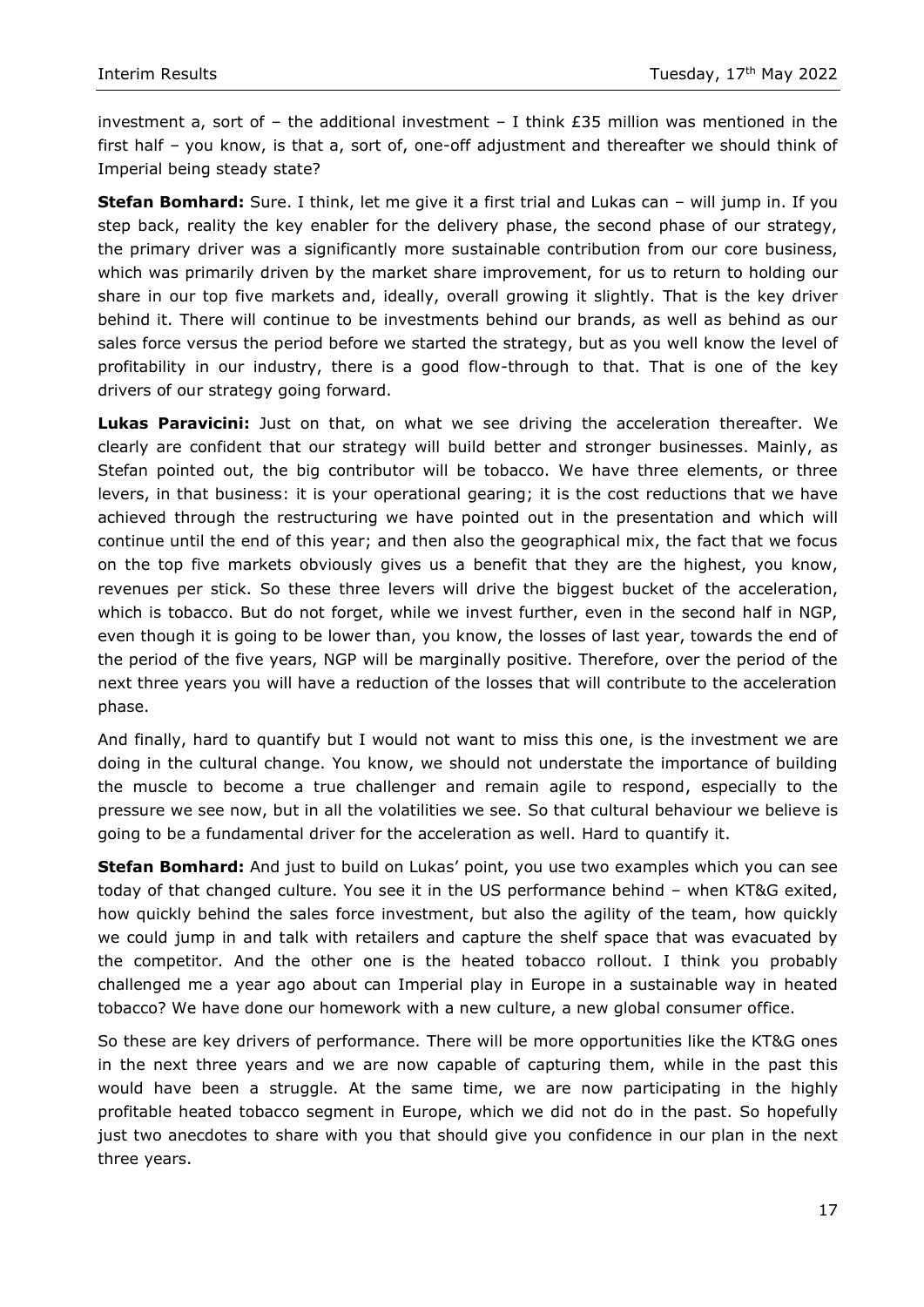**Jonathan Leinster:** Thank you. If I could just ask one final question. Apologies for slightly hogging the floor. Just on iD, can you give us the relative price points of the iD sticks versus the IQOS heat sticks?

**Stefan Bomhard:** Sure, absolutely. Look, it varies by country, but if – let us talk about the two that we're in. In principle, think about the market leader. We are offering our heat sticks at a slight discount versus the market leader. So we are index 90 in pricing, which is a very – the right pricing. Just to give you a perspective, there is another competitor in the marketplace that remains unnamed, that would be at index 75.

So I would also – I think it is an important one for you – recognise that it is not discounting that is the key driver of our success in these markets, because that should fill you with the confidence on your prior question, about the sustainability and profitable growth that we are targeting. So what we have to offer to consumers appeals to consumers because of the proposition we have towards them.

**Jonathan Leinster:** Okay. Thank you very much for that.

**Operator:** Thank you. The next question comes from the line of Raghav Kawan from Morgan Stanley. Please ask your question.

**Rashad Kawan (Morgan Stanley):** Thank you. Morning gentlemen and thanks for taking my questions. Just a couple from me. The first on the US. Obviously, impressive results in the first half. You mentioned you estimate 20 bps coming from the KT&G exit, but how much of the rest of the outperformance do you think is driven by, you know, the investment in sales execution and brands that you spoke about versus downtrading, versus, you know, wholesalers putting through purchases ahead of price increases that you mentioned too? I'm just trying to work out how sustainable share gains are.

And then you also mentioned you expect share gains to moderate a bit in the US in the second half. Maybe, can you elaborate on that a little bit more?

**Stefan Bomhard:** Sure, absolutely. Overall, I think it is very important to recognise, and that is why I made the point about there's three – four price segments in the US. We grew share in three of the four, where we have  $a -$  every single segment we have a meaningful presence we grew share. And I think what is very important, when we go back to the strategy in the Capital Markets Day, the big challenge to achieve in the US was to turn around the performance of Winston and Kool. Both of these brands make 4% of our 9% share; they are among our most profitable brands and they have been on long-term decline. In the first halfyear result, both these brands actually achieved share gains. Not a lot, but it breaks the cycle of them actually being share donors, which is a big achievement for us as a business.

Now, that will require a lot of extra work and we have just launching and re-doing the campaign on Winston as we speak, but they fill me with confidence this is a very sustainable share gain. And that's the same – I mentioned Maverick, also [inaudible] there, good share gain. So it is broad-based. This is not just driven by deep discount, I want to be very clear about it, and I think the exciting piece here is we have an offer for all consumers in the US at the right price points. The share growth will moderate in the second half because, clearly, the first half was helped by the KT&G activity, that we grabbed the opportunity. But it does not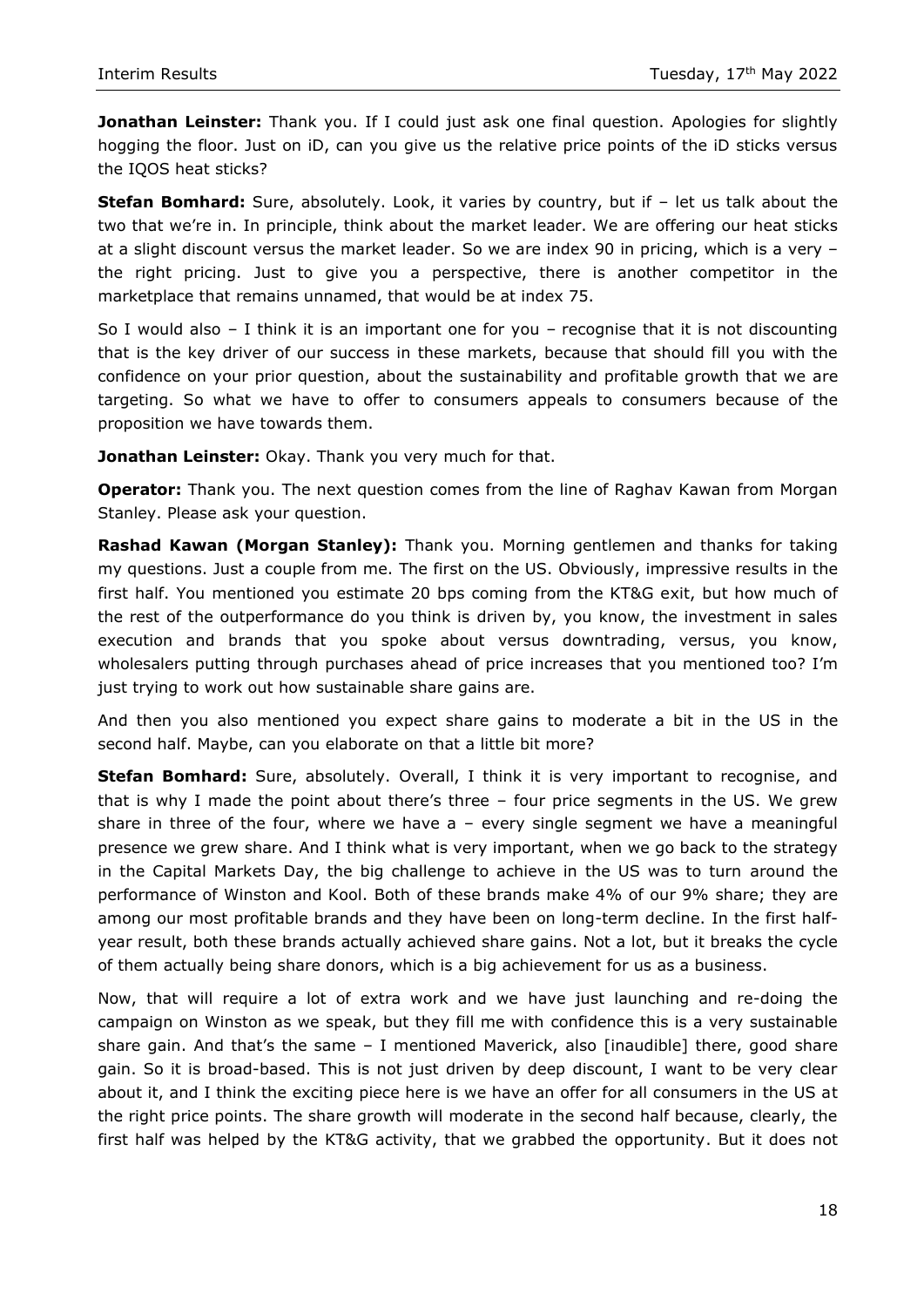take anything away that we are now turning the US as a meaningful share contributor to Imperial on an ongoing basis.

**Rashad Kawan:** That is great, thank you. And then my second question just around buybacks. Has your thinking around that evolved? I mean would it be fair to assume that if things, kind of, hold and the balance sheet continues to strengthen we could potentially see buybacks restart at the full-year results?

**Lukas Paravicini:** So as we pointed out before, the share buyback is – or the capital allocation strategy that we have is an integral part of our strategy. More importantly, is actually a key value driver for us and so we are very focused on that. I think we gained a lot of confidence from the good progress we have made to the half-year and the – that we are on track to the full year and to the guidance that we have given, and when we are at the lower end we will come to the market with an update to when we do the share buyback.

**Rashad Kawan:** Thank you very much, gentlemen.

**Peter Durman:** Okay. I think what we'll do is we'll come back to the room and see if there are any questions in the room first. Any further questions in the room?

**Gaurav Jain (Barclays):** Hi, good morning. Thank you. So I have a question on the UK market and following the question on, you know, potential pressure on consumer and downtrading. So if I look at the slide where you have the UK market data. So off a very tough comp of 11.3%, the volumes are down only 3.5% and that is when people were obviously travelling to Spain and other countries. So I would have thought this would be a number more like -8%, -9% if I just add in the structural decline of the industry. And, you know, we saw the wage data right now from the statistics and, you know, wage inflation in UK is 7%. So if you have just told us that you have not taken pricing in two years and wage inflation is 7%, so shouldn't I look at this chart and say that, actually, volume trends are running better because wage inflation is higher rather than worse? And does that then lead to the question that – are you seeing signs of uptrading in your portfolio rather than downtrading?

**Stefan Bomhard:** Gaurav, I think the challenge, what we are facing together, is when you look at – when you focus in on the travel patterns. We should not forget that the big travel pattern from the UK happens in what is our half-term, which is the summer months. All we have seen is the Easter travel that Lukas referred to. I mean we saw, clearly, a meaningful uptick versus the year before, but the real – this is going to be the first summer Brits will be able to travel abroad. So I think that is why I am a bit hesitant to forecast. We need to see how that lands, and I think, in the spirit of, although we are probably being prudent with you, we wanted to signal that we do expect a reversal of the COVID trends that we have clearly seen.

So it is too early to tell. I think it's also – to be fair, also too early to tell how consumers will really behave because the majority of them have not yet seen the impact. I have been out in Scotland a week ago, you know, and talking with lots of consumers. I do not think UK consumers have really felt the brunt in a major way. But we should not forget, and I think it is an important one that we remind ourselves of, we do work in a category that has increased prices across the board for a long period of time on average. Very different to many other consumer goods sectors, and it is an important category to our consumers. So we will need to see what happens, but, overall, I think we are going well-prepared into it.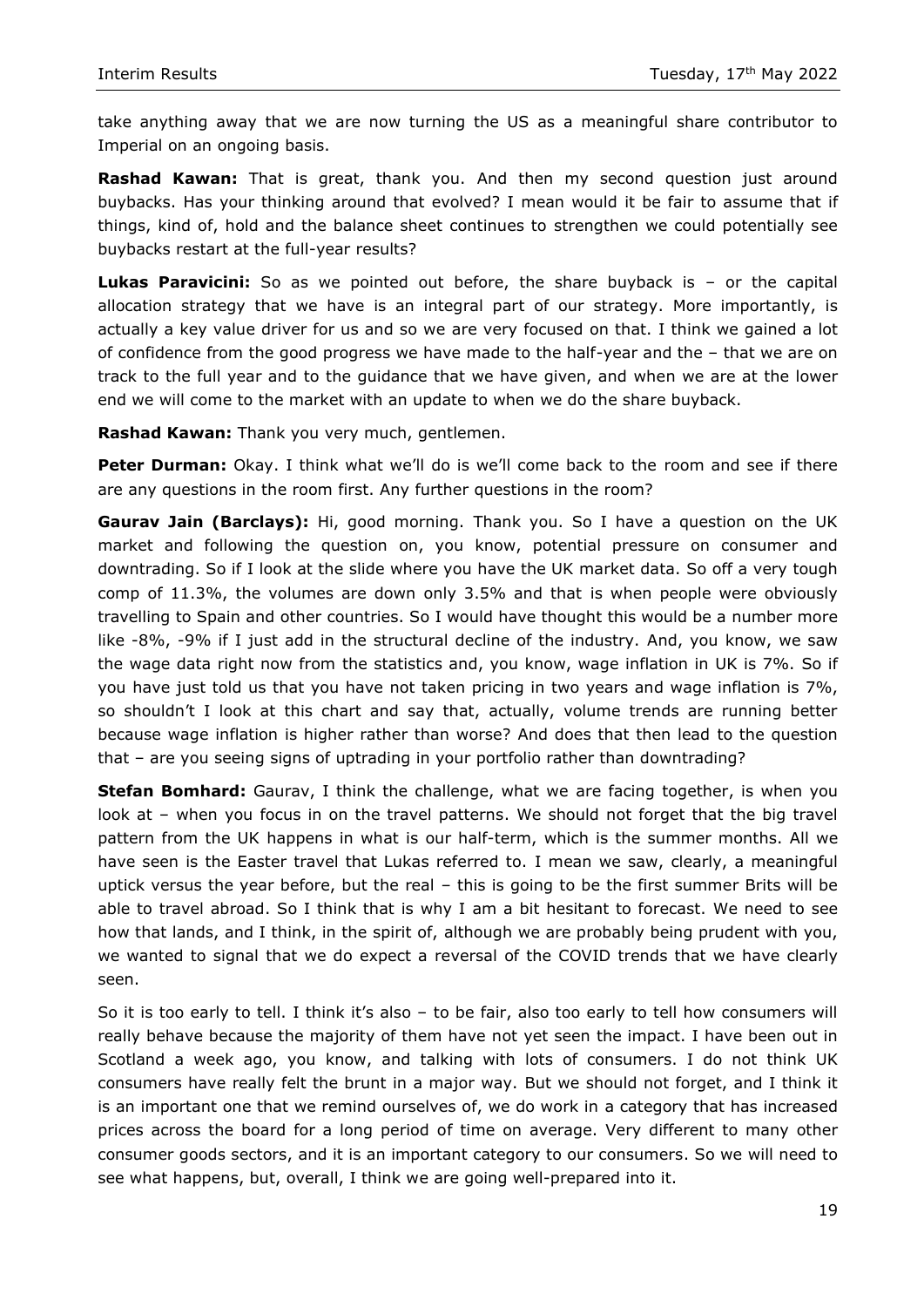**Gaurav Jain:** Sure. And my second question is on – you know, there is a deal which was announced last week in the industry, and so even the biggest players want to further scale-up and become bigger. So how do you think Imperial will operate in this new world of even bigger and even more consolidated companies, and do you think you also need to scale-up to compete effectively?

**Stefan Bomhard:** I think, hopefully, today, Gaurav, fills me – when you look at our heated tobacco results in Europe, it clearly – reality is our consumers and our retail partners are looking for alternatives that you do not – going to make bigger by actually— That opportunity exists, that is the role we want to play in our industry. When you look at the activities between PMI and, logically, Swedish Match, I think reality, when you look at it, it gives them the opportunity to operate in the US market where they have no presence at this point in time. So I am not reading into it that they really want to get bigger, I think the important thing, the way we look at it, is it gives them a route to market in the US market. And for us, as you will know very well, we do not compete in the oral nicotine market in the US, so it is not the arrival of a new competitor to us.

#### **Gaurav Jain:** Thank you.

**Faham Baig (Credit Suisse):** Sorry. Faham Baig, Credit Suisse again. We have discussed a lot about your five – core five markets, which account for 70% of profits, but another 15% of profits come from markets such as Middle East, Africa, et cetera, which have historically been run for cash rather than growth. Could you talk about the opportunities you see there and recent developments in some of those markets, please?

**Stefan Bomhard:** Absolutely. From a - you are absolutely right, we talk primarily about top five because that is 70% of the profits in Combustibles, but one of the three key strategic pillars is also to become very selective in the rest of the portfolio, and also make strategic investment in these ones. And you see it in the numbers because they primarily sit in our AAA region and you see a very meaningful forward movement, also in profitability. We are clearly driven by some clear strategic choices. We are placing specifically in Africa and in the Middle East. And I just, a couple of weeks ago, was with Paola, who is running this region, this newly-established region. To put focus on it I was with her and the team in Morocco, where we reviewed all the African plants. And I think what is exciting, the logic that I shared with you in detail about must-win battles; is it about the – is it – which trade channels, which brands, what is the right sector? That work is happening very quietly, less visible to you in the background for these markets as well, and that will drive performance over time.

Now, I also want to be clear, some of these markets, by the inherent nature, are more volatile, like in Africa or in the Middle East, so there will always be some ups and downs. But I think you will see behind this, our new strategy, a stronger focus on selected markets in the broader portfolio that will drive growth for Imperial in the years to come.

**Peter Durman:** Okay. We have another question on the line. So if you - I will pass back to the operator, but just a reminder for those on the line, if you want to ask a question please press star and one on your phone. So I will now hand back to the operator.

**Operator:** Thank you. The next question from the line comes from the line of Alicia Forry from Investec. Please ask your question.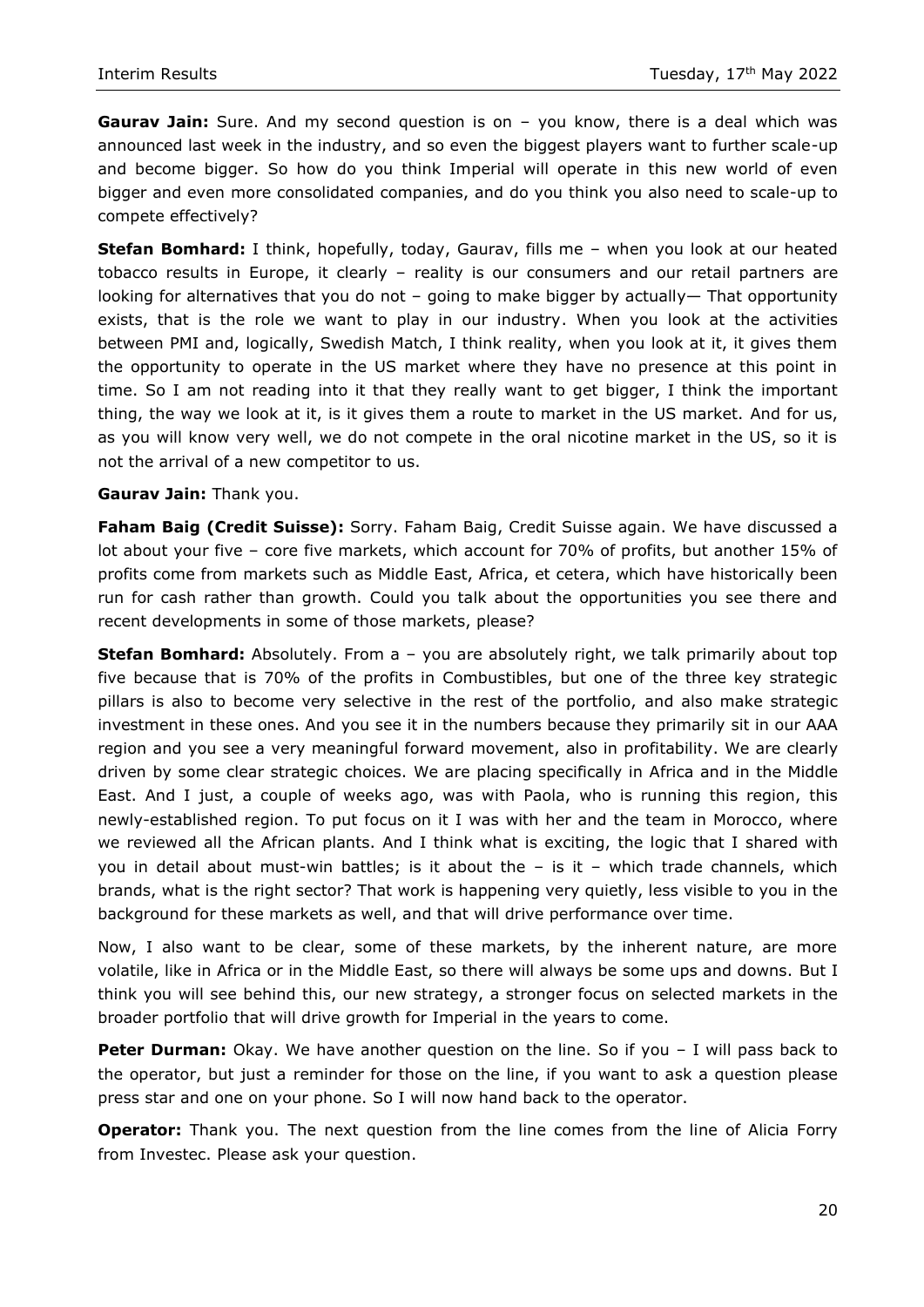**Alicia Forry (Investec):** Oh, thank you. Good morning everyone. Apologies if this has been asked, my phone dropped at one point. But just on the US FDA denial of the myblu application, I was just wondering if you are changing how you approach regulatory applications going forward to ensure that this does not happen in the future, or what lessons you have taken from that development there? Thank you.

**Stefan Bomhard:** Sure. Alicia, good morning to you. I think reality, as you would expect, we are analysing the feedback, and I want to be very clear, is – the feedback was our application did not have sufficient data in it. As you well know, our application was fielded two years ago nearly, well before we started this new strategy, so it is an important piece. So we're really looking at it. And to your point, absolutely, we will take learnings if there's anything we can do differently here. But I think we should not forget this is definitely something we are focusing, as a company, on. We are also – to be clear, the US is part of our NGP portfolio. You have seen us clearly focusing more on Europe than we would have done in the past. So it's part of our overall portfolio strategy.

And also just to share with you, we have now added to the global executive team a person who will look after corporate affairs specifically, because that is clearly something - as we embark on the next phase of the strategy, we want to make sure that we are in the best place in this area.

**Alicia Forry:** Thank you very much.

**Peter Durman:** Okay. So there's no further questions at the moment online, so we'll take go back to the room, if that's okay?

**Jonathan Fell (Ash Park):** Hi, it's Jon Fell from Ash Park. I want to ask about your innovation pipeline, which you have been rebuilding. I mean you have always had an innovation pipeline, so what is different about it now versus, say, two years ago? How does it split between, you know, your traditional combustible products and NGPs, and how much of that pipeline is internally developed versus, say, going to China and finding interesting partners there or external partners generally?

**Stefan Bomhard:** There are two key changes. The one you mentioned already, our innovation pipeline, as part of the challenger mindset is using much more external parties than before, and especially in – on the NGP side. I mean there is an enormous amount of partners out there, especially out of Asia, that actually want to partner with a company like Imperial, so I think that is really exciting. We are now embracing this much more as part of our strategy. Our technology does not need to be developed in-house. There is a lot of people who have invested a lot of time and effort in this one and I am really encouraged, and the blu 2.0 was largely developed with partners.

The other big change, the partners one and the new team is the second one, and we have now been able to attract to Imperial some really good consumer goods R&D people, – ex-Reckitt Benckies, ex-Henkel – and we are really building capabilities in-house to actually also work with external partners. So this is something I feel good about. I think, as you rightly mentioned, the primary focus is NGP, but also in our core business we, at the point in time, had three people in R&D on our combustibles portfolio. That is not enough, let me put it this way, and we are now also looking at packaging formats and so on. These are things that I think will drive the brand equity for our brands as well.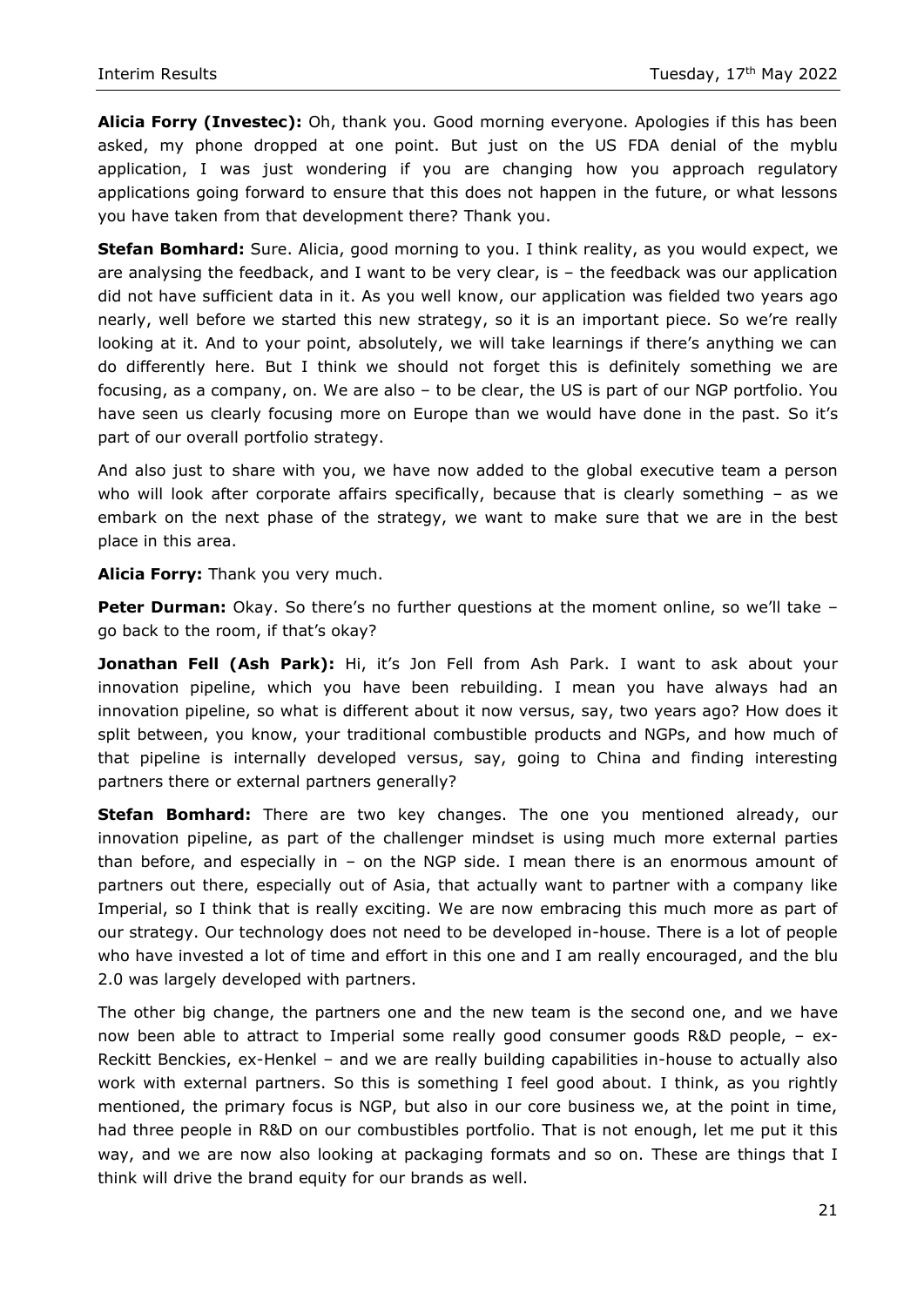#### **Jonathan Fell:** Thank you.

**Peter Durman:** Okay. We do have another question on the phone now. So if I hand back to you, the operator, take this next question.

**Operator:** Thank you. The next question from the phone comes from the line of Jared Dinges from JP Morgan. Please ask your question.

**Jared Dinges (JP Morgan):** Hi guys. I just wanted to ask on cigars. Like, I know, like, at this point it is actually a pretty sizable part of the overall Group, but I think sometimes it gets a bit lost in the wider US business. But I just, kind of, wanted to know, you know, what are the expectations for that business for the rest of this year and, actually, over the medium term, given, you know – I know you have tough comps, you had exceptional growth basically since COVID, but, you know, how are you guys thinking about that business going forward? And I think, related to that, obviously we have had the news about the FDA's proposal of a flavour ban. So maybe if you could remind us, or tell us, what percentage of your cigars' portfolio you think would be affected by the language the FDA has used?

#### **Stefan Bomhard:** Sure.

#### **Jared Dinges:** Thanks.

**Stefan Bomhard:** Sure. Number one, I think it is definitely a key part of the Imperial story going forward. It is a piece that, behind the new strategy, we have actually moved, as you well know – we used to be number four in the US. In the space of a bit more than a year we have become the number two of the market, driven by the strength of the Backwoods brand, but also the overall brand portfolio we have. And we have no interest of giving up this number two position in the marketplace. As you rightly say, some of the comparators are getting tougher in the US, but that does not change our focus on the segment. It is a key part, there is a clear consumer need for this segment in the US that we have the right brand portfolio to actually satisfy.

The question about, kind of, the potential flavour ban and so on, we have – as you would expect, we have looked through our portfolio. We feel quite confident that we have the right portfolio for our consumers, whatever change, administrative change, will happen, because we should not forget we have some of the most powerful brands, especially with the Backwoods brand, in that part of the market. So we feel confident that we have the right propositions with the right brand equities in this important part of the US market.

**Jared Dinges:** Okay, fine. Then so could you give us, like, a rough idea of, you know, if the flavour ban were to be implemented a year from now, like how much of your portfolio would no longer be allowed to be sold?

**Stefan Bomhard:** We do not break this out, but I also want to give you the confidence is – when you have a very strong brand equity, they are buying the brands, they are not necessarily buying a certain flavour variant; there is very strong evidence that we can see. So I – we, as a business, wouldn't be too worried –

**Jared Dinges:** Okay, fine.

**Stefan Bomhard:** – much about a flavour ban in – on the mass market cigar business.

**Jared Dinges:** Okay, fair enough. Thanks guys.